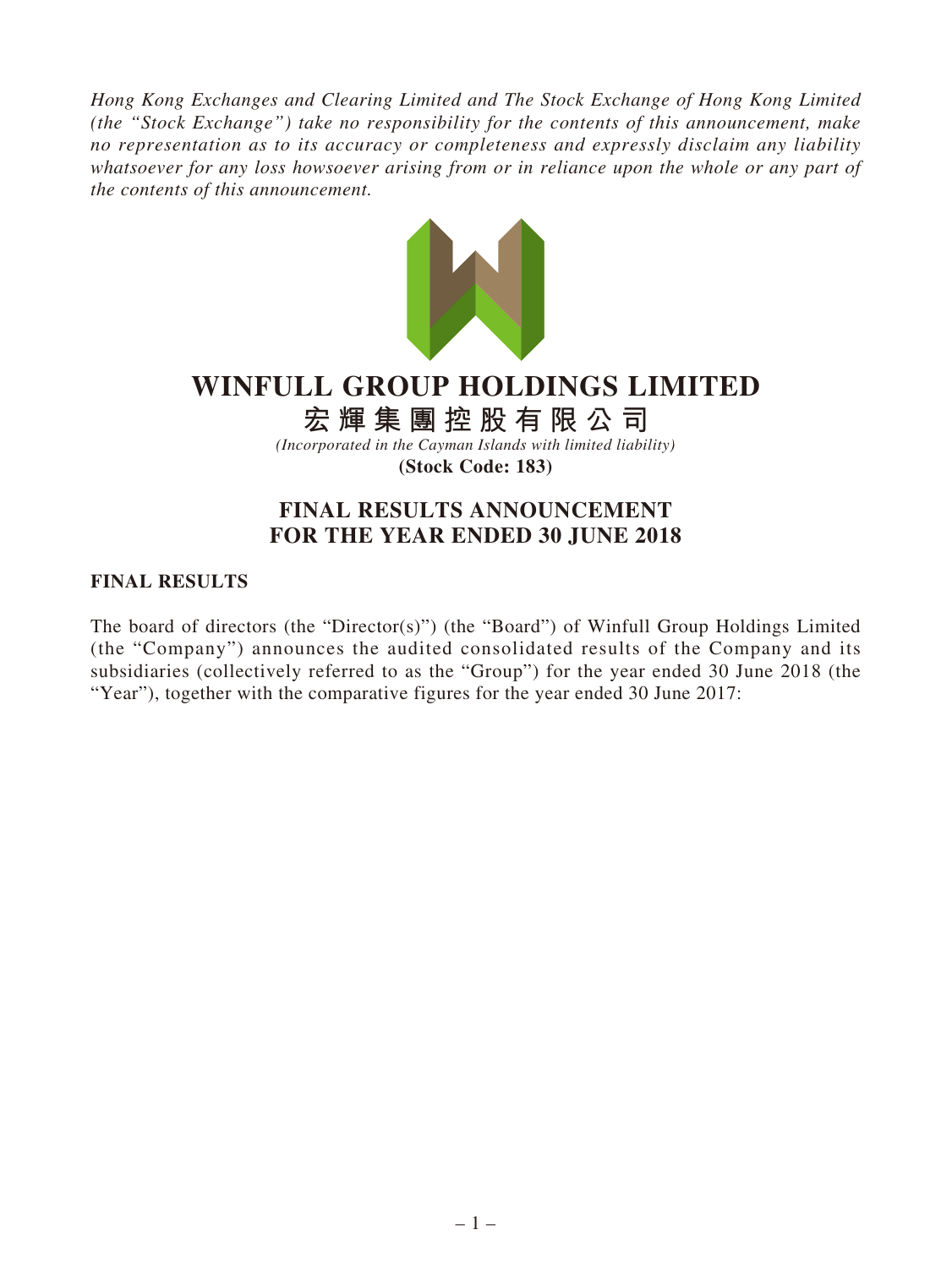### **CONSOLIDATED INCOME STATEMENT**

*For the year ended 30 June 2018*

|                                             |                | 2018            | 2017         |
|---------------------------------------------|----------------|-----------------|--------------|
|                                             | <b>Notes</b>   | <b>HK\$'000</b> | HK\$'000     |
| Revenue                                     | $\overline{4}$ | 638,065         | 18,512       |
| Cost of sales                               |                | (464, 260)      | (1,868)      |
| <b>Gross profit</b>                         |                | 173,805         | 16,644       |
| Other income                                | 5              | 15,329          | 5,643        |
| Administrative expenses and other operating |                |                 |              |
| expenses                                    |                | (30, 921)       | (22, 445)    |
| Fair value gain on investment properties    |                | 23,268          | 9,077        |
| Gain on disposal of an associate            | 11             | 82,798          |              |
| Loss on disposal of a subsidiary            |                | (6, 821)        |              |
| Finance costs                               |                | (2,121)         | (801)        |
| Profit before income tax                    | 6              | 255,337         | 8,118        |
| Income tax expense                          | $\tau$         | (45,004)        | (1,320)      |
| <b>Profit for the year</b>                  |                | 210,333         | 6,798        |
| Profit for the year attributable to:        |                |                 |              |
| Owners of the Company                       |                | 145,954         | 7,106        |
| Non-controlling interests                   |                | 64,379          | (308)        |
|                                             |                | 210,333         | 6,798        |
| <b>Earnings per share</b>                   | 9              |                 |              |
| Basic and diluted                           |                | HK2.63 cents    | HK0.21 cents |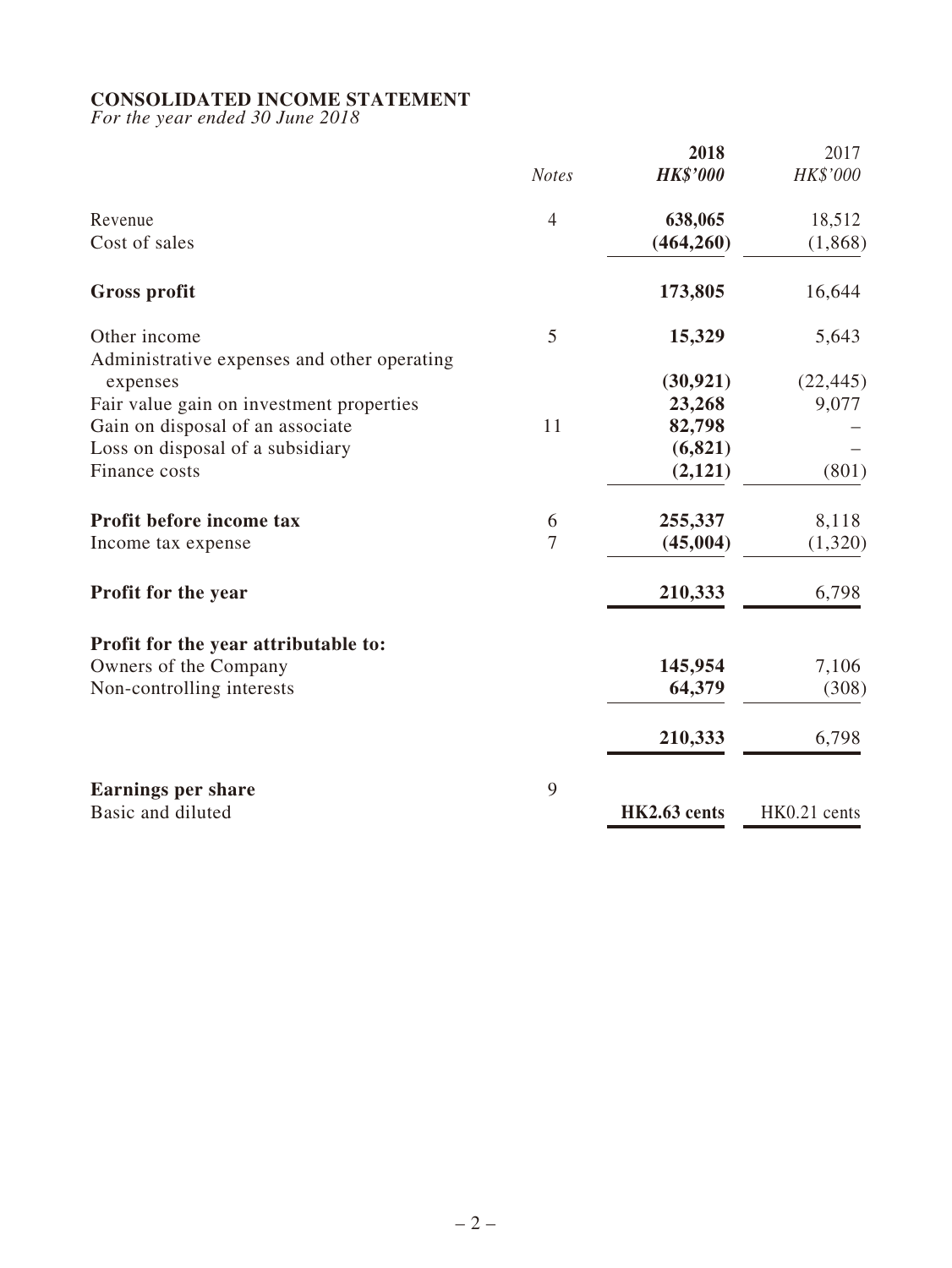## **CONSOLIDATED STATEMENT OF COMPREHENSIVE INCOME**

*For the year ended 30 June 2018*

|                                                                   | 2018<br><b>HK\$'000</b> | 2017<br>HK\$'000 |
|-------------------------------------------------------------------|-------------------------|------------------|
| Profit for the year                                               | 210,333                 | 6,798            |
| Other comprehensive income                                        |                         |                  |
| Items that may be reclassified subsequently to profit or loss:    |                         |                  |
| Net fair value (loss)/gain on available-for-sale financial assets | (5,005)                 | 9,936            |
| Reclassified from equity to profit or loss on disposals of        |                         |                  |
| available-for-sale financial assets                               | (184)                   | (865)            |
| Exchange differences arising on translation of                    |                         |                  |
| foreign operations                                                | (41)                    | 315              |
| Release of non-controlling interests upon disposal of             |                         |                  |
| properties under development                                      | (63, 913)               |                  |
| Other comprehensive income for the year, net of tax               | (69, 143)               | 9,386            |
| Total comprehensive income for the year                           | 141,190                 | 16,184           |
| Total comprehensive income for the year attributable to:          |                         |                  |
| Owners of the Company                                             | 140,724                 | 16,492           |
| Non-controlling interests                                         | 466                     | (308)            |
|                                                                   |                         |                  |
|                                                                   | 141,190                 | 16,184           |
|                                                                   |                         |                  |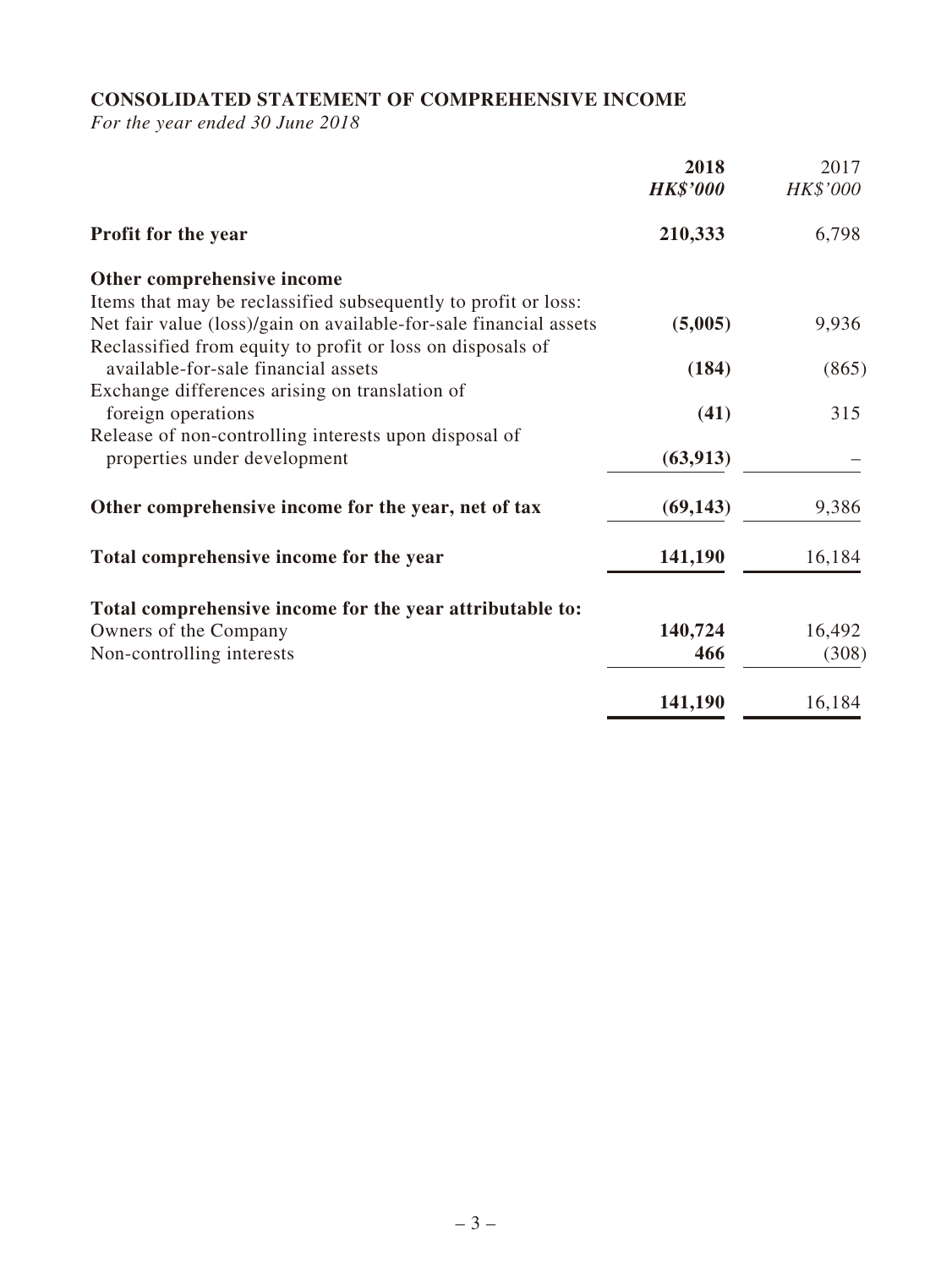## **CONSOLIDATED STATEMENT OF FINANCIAL POSITION**

*As at 30 June 2018*

|                                                                          | <b>Notes</b> | 2018<br><b>HK\$'000</b> | 2017<br>HK\$'000  |
|--------------------------------------------------------------------------|--------------|-------------------------|-------------------|
| <b>ASSETS AND LIABILITIES</b>                                            |              |                         |                   |
| <b>Non-current assets</b>                                                |              |                         |                   |
| Property, plant and equipment                                            |              | 87,563                  | 89,109            |
| Investment properties                                                    |              | 998,852                 | 1,067,594         |
| Interests in associates                                                  |              |                         |                   |
| Available-for-sale financial assets                                      |              | 248,053                 | 80,360            |
| Deposits for acquisition of property,                                    |              | 13,023                  |                   |
| plant and equipment<br>Deposits for acquisition of investment properties |              | 9,785                   | 25,419            |
|                                                                          |              |                         |                   |
|                                                                          |              | 1,357,276               | 1,262,482         |
| <b>Current assets</b>                                                    |              |                         |                   |
| Amounts due from associates                                              |              |                         |                   |
| Amounts due from a joint venture                                         |              |                         | 11                |
| Properties held for trading<br>Properties under development              |              | 175,883                 | 46,379<br>450,192 |
| Trade receivables                                                        | 10           | 2,706                   | 3,048             |
| Prepayments, deposits and other receivables                              |              | 5,177                   | 3,253             |
| Cash and bank balances                                                   |              | 511,508                 | 339,229           |
| Pledged bank deposits                                                    |              | 64,599                  | 26,309            |
|                                                                          |              | 759,873                 | 868,421           |
| Assets of a disposal group classified as<br>held for sale                | 11           |                         | 100,399           |
|                                                                          |              | 759,873                 | 968,820           |
| <b>Current liabilities</b>                                               |              |                         |                   |
| Accrued expenses, other payables and                                     |              |                         | 116,633           |
| deposits received<br><b>Borrowings</b>                                   |              | 33,281<br>106,139       | 81,378            |
| Amounts due to non-controlling shareholders                              |              | 16,009                  | 237,748           |
| Provision for income tax                                                 |              | 25,435                  | 1,355             |
|                                                                          |              | 180,864                 | 437,114           |
| <b>Net current assets</b>                                                |              | 579,009                 | 531,706           |
| <b>Total assets less current liabilities</b>                             |              | 1,936,285               | 1,794,188         |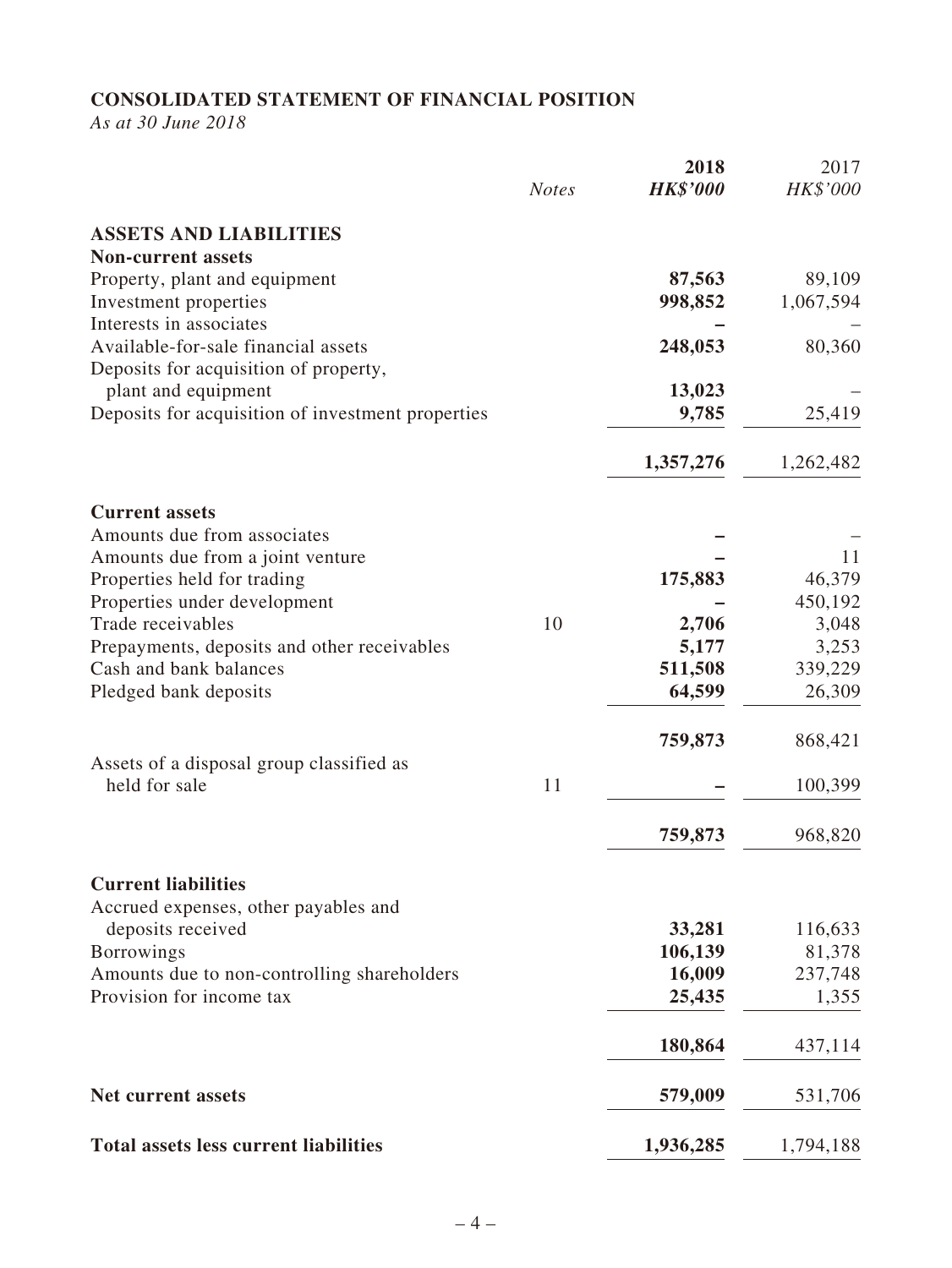|              |                 | 2017      |
|--------------|-----------------|-----------|
| <b>Notes</b> | <b>HK\$'000</b> | HK\$'000  |
|              |                 |           |
|              | 20,308          | 22,764    |
|              | 9,998           | 3,638     |
|              | 30,306          | 26,402    |
|              | 1,905,979       | 1,767,786 |
|              |                 |           |
|              | 55,481          | 55,481    |
|              | 1,851,486       | 1,713,759 |
|              | 1,906,967       | 1,769,240 |
|              | (988)           | (1,454)   |
|              | 1,905,979       | 1,767,786 |
|              |                 | 2018      |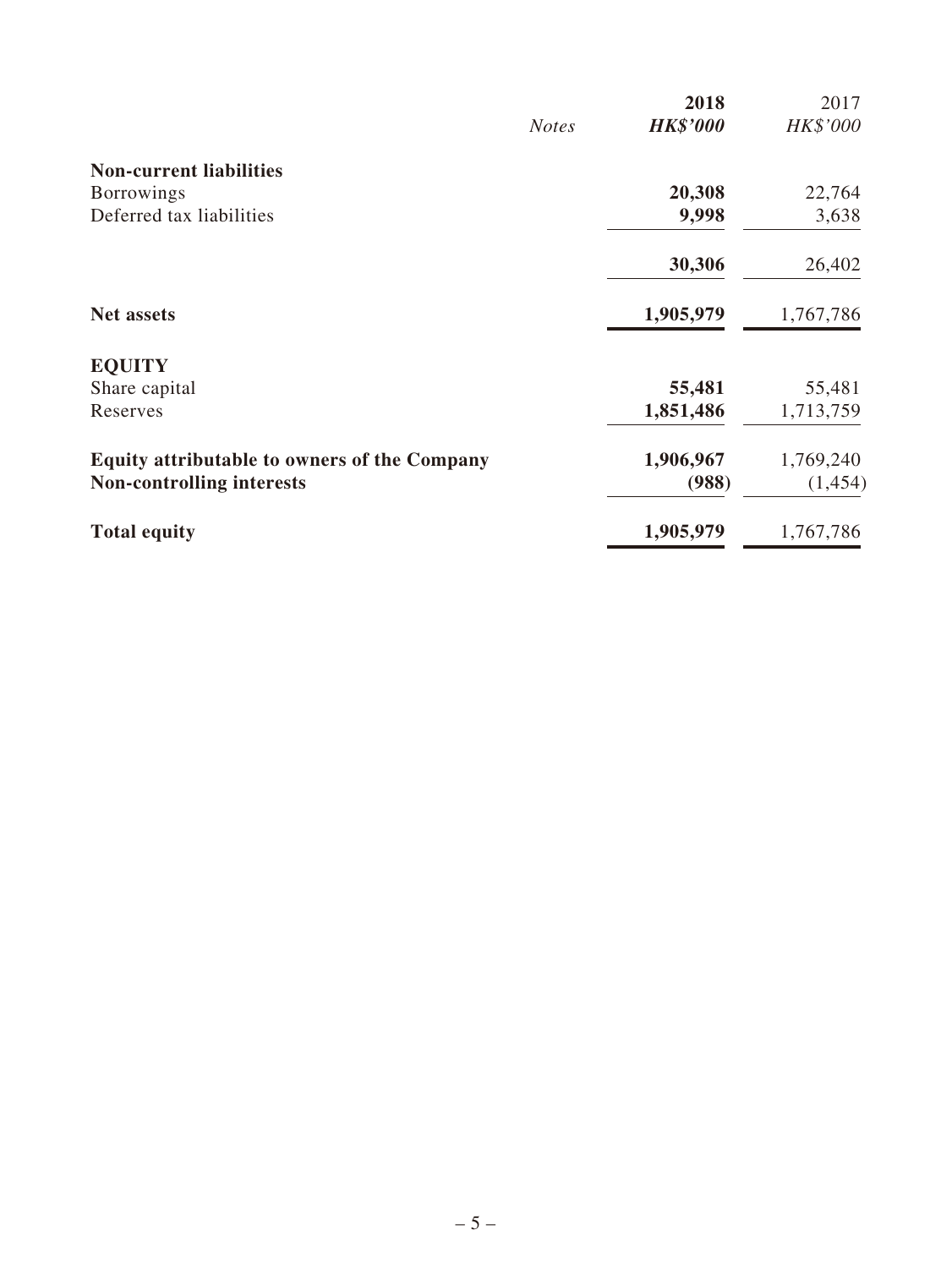## **CONSOLIDATED STATEMENT OF CHANGES IN EQUITY**

*For the year ended 30 June 2018*

|                                                         | Equity attributable to owners of the Company |                          |             |                          |             |          |          |                          |           |             |           |
|---------------------------------------------------------|----------------------------------------------|--------------------------|-------------|--------------------------|-------------|----------|----------|--------------------------|-----------|-------------|-----------|
|                                                         |                                              | Share                    |             | Share-based              |             |          | Proposed |                          |           | Non-        |           |
|                                                         | Share                                        | premium                  | Translation | payment                  | Revaluation | Other    | final    | Retained                 |           | controlling | Total     |
|                                                         | capital                                      | account                  | reserve     | reserve                  | reserve     | reserve  | dividend | profits                  | Total     | interests   | equity    |
|                                                         | HK\$'000                                     | HK\$'000                 | HK\$'000    | HK\$'000                 | HK\$'000    | HK\$'000 | HK\$'000 | HK\$'000                 | HK\$'000  | HK\$'000    | HK\$'000  |
| At 1 July 2016                                          | 31,385                                       | 1,108,644                | (224)       | 11,074                   | (2,301)     | 4,377    |          | 116,074                  | 1,269,029 | (1,146)     | 1,267,883 |
| Acquisition of a subsidiary                             | 24,096                                       | 459,623                  |             |                          |             |          |          |                          | 483,719   |             | 483,719   |
|                                                         |                                              |                          |             |                          |             |          |          |                          |           |             |           |
| <b>Transactions with owners</b>                         | 24,096                                       | 459,623                  |             |                          |             |          |          | $\overline{\phantom{a}}$ | 483,719   |             | 483,719   |
| Profit for the year                                     |                                              |                          |             |                          |             |          |          | 7,106                    | 7,106     | (308)       | 6,798     |
| Net fair value gain on available-for-sale               |                                              |                          |             |                          |             |          |          |                          |           |             |           |
| financial assets                                        |                                              |                          |             | $\overline{\phantom{a}}$ | 9,936       |          |          | $\overline{\phantom{a}}$ | 9,936     |             | 9,936     |
| Reclassified from equity to profit or loss on disposals |                                              |                          |             |                          |             |          |          |                          |           |             |           |
| of available-for-sale financial assets                  |                                              |                          |             |                          | (865)       |          |          |                          | (865)     |             | (865)     |
| Exchange differences arising on translation of foreign  |                                              |                          |             |                          |             |          |          |                          |           |             |           |
| operations                                              |                                              | $\overline{\phantom{a}}$ | 315         |                          |             |          |          |                          | 315       |             | 315       |
| Total comprehensive income for the year                 |                                              |                          | 315         | $\overline{a}$           | 9,071       |          |          | 7,106                    | 16,492    | (308)       | 16,184    |
| At 30 June 2017                                         | 55,481                                       | 1,568,267                | 91          | 11,074                   | 6,770       | 4,377    |          | 123,180                  | 1,769,240 | (1,454)     | 1,767,786 |

|                                                         | <b>Equity attributable to owners of the Company</b> |                 |                    |                 |                 |                 |                 |                 |                 |                 |                 |
|---------------------------------------------------------|-----------------------------------------------------|-----------------|--------------------|-----------------|-----------------|-----------------|-----------------|-----------------|-----------------|-----------------|-----------------|
|                                                         |                                                     | Share           |                    | Share-based     |                 |                 | Proposed        |                 |                 | Non-            |                 |
|                                                         | Share                                               | premium         | <b>Translation</b> | payment         | Revaluation     | Other           | final           | Retained        |                 | controlling     | Total           |
|                                                         | capital                                             | account         | reserve            | reserve         | reserve         | reserve         | dividend        | profits         | Total           | interests       | equity          |
|                                                         | <b>HK\$'000</b>                                     | <b>HK\$'000</b> | <b>HK\$'000</b>    | <b>HK\$'000</b> | <b>HK\$'000</b> | <b>HK\$'000</b> | <b>HK\$'000</b> | <b>HK\$'000</b> | <b>HK\$'000</b> | <b>HK\$'000</b> | <b>HK\$'000</b> |
| At 1 July 2017                                          | 55,481                                              | 1,568,267       | 91                 | 11,074          | 6,770           | 4,377           |                 | 123,180         | 1,769,240       | (1, 454)        | 1,767,786       |
| Lapse of share options                                  |                                                     |                 |                    | (2,346)         |                 |                 |                 | 2,346           |                 |                 |                 |
| Release of other reserve upon disposal of               |                                                     |                 |                    |                 |                 |                 |                 |                 |                 |                 |                 |
| properties under development                            |                                                     |                 |                    |                 |                 | (2,997)         |                 |                 | (2,997)         |                 | (2,997)         |
| Transactions with owners                                |                                                     |                 |                    | (2, 346)        |                 | (2,997)         |                 | 2,346           | (2,997)         |                 | (2,997)         |
|                                                         |                                                     |                 |                    |                 |                 |                 |                 |                 |                 |                 |                 |
| Profit for the year                                     |                                                     |                 |                    |                 |                 |                 |                 | 145,954         | 145,954         | 64,379          | 210,333         |
| Other comprehensive income:                             |                                                     |                 |                    |                 |                 |                 |                 |                 |                 |                 |                 |
| Net fair value losses on available-for-sale             |                                                     |                 |                    |                 |                 |                 |                 |                 |                 |                 |                 |
| financial assets                                        |                                                     |                 |                    |                 | (5,005)         |                 |                 |                 | (5,005)         |                 | (5,005)         |
| Reclassified from equity to profit or loss on disposals |                                                     |                 |                    |                 |                 |                 |                 |                 |                 |                 |                 |
| of available-for-sale financial assets                  |                                                     |                 |                    |                 | (184)           |                 |                 |                 | (184)           |                 | (184)           |
| Exchange differences arising on translation of foreign  |                                                     |                 |                    |                 |                 |                 |                 |                 |                 |                 |                 |
| operations                                              |                                                     |                 | (41)               |                 |                 |                 |                 |                 | (41)            |                 | (41)            |
| Release of non-controlling interests upon disposal      |                                                     |                 |                    |                 |                 |                 |                 |                 |                 |                 |                 |
| of properties under development                         |                                                     |                 |                    |                 |                 |                 |                 |                 |                 | (63, 913)       | (63, 913)       |
| Total comprehensive income for the year                 |                                                     |                 | (41)               |                 | (5, 189)        |                 |                 | 145,954         | 140,724         | 466             | 141,190         |
| 2018 proposed final dividend                            |                                                     |                 |                    |                 |                 |                 | 10,000          | (10,000)        |                 |                 |                 |
| At 30 June 2018                                         | 55,481                                              | 1,568,267       | 50                 | 8,728           | 1,581           | 1,380           | 10,000          | 261,480         | 1,906,967       | (988)           | 1,905,979       |

Other reserve represents the difference between the proportionate share of the carrying amount of its subsidiaries' net liabilities, assignment of debt amount and the consideration received for the disposal of a certain interests in subsidiaries that does not result in loss of control.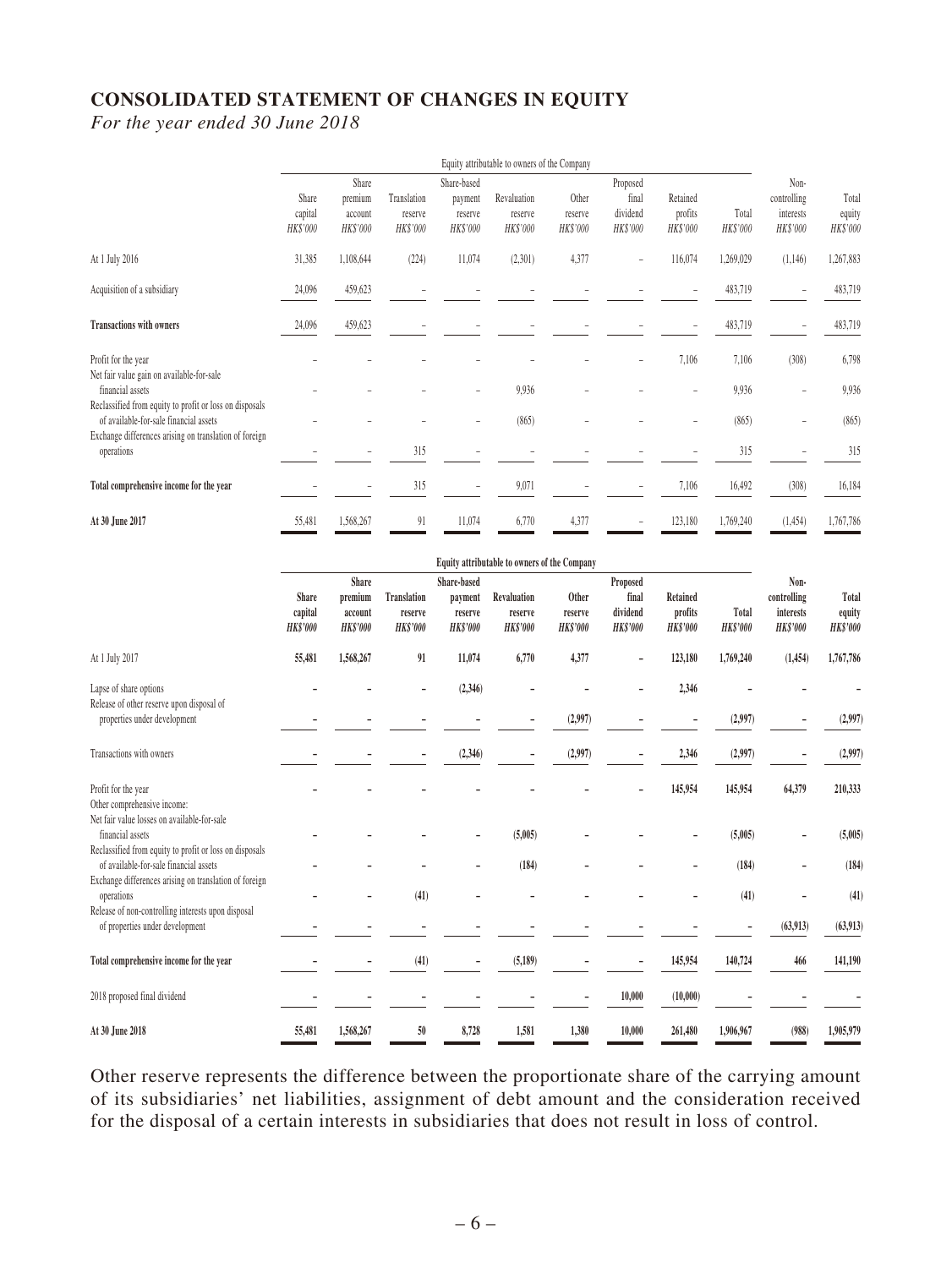#### **NOTES TO THE FINANCIAL STATEMENTS**

*For the year ended 30 June 2018*

#### **1. GENERAL INFORMATION**

Winfull Group Holdings Limited (the "Company") is an exempted company with limited liability under the Companies Law (2001 Second Revision) of the Cayman Islands. The address of its registered office is Cricket Square, Hutchins Drive, P.O. Box 2681, Grand Cayman KY1-1111, Cayman Islands and its principal place of business is Unit A, 6/F, 9 Queen's Road Central, Hong Kong. The Company's issued shares have been listed on the Main Board of The Stock Exchange of Hong Kong Limited (the "Stock Exchange") since 2 December 2010.

The principal activity of the Company is investment holding. During the year, the Group was principally engaged in the property investment and trading, property development and provision of renovation services. There were no significant changes in the Group's operation during the year.

The consolidated financial statements have been prepared in accordance with Hong Kong Financial Reporting Standards ("HKFRSs") which collective term includes all applicable individual Hong Kong Financial Reporting Standards, Hong Kong Accounting Standards ("HKASs") and Interpretations issued by the Hong Kong Institute of Certified Public Accountants (the "HKICPA"). The consolidated financial statements also include the applicable disclosure requirements of the Hong Kong Companies Ordinance and the Rules Governing the Listing of Securities on the Stock Exchange (the "Listing Rules").

The consolidated financial statements are presented in Hong Kong Dollars ("HK\$"), which is also the functional currency of the Company and all values are rounded to the nearest thousand ("HK\$'000") unless otherwise stated.

#### **2. ADOPTION OF NEW AND AMENDED HKFRSs**

#### **2.1 Adoption of new and amended HKFRSs**

In the current year, the Group has applied for the first time the following new standards, amendments and interpretations issued by the HKICPA, which are relevant to and effective for the Group's financial statements for the annual period beginning on 1 July 2017:

| Amendments to HKAS 7          | Disclosure Initiative                                    |
|-------------------------------|----------------------------------------------------------|
| Amendments to HKAS 12         | Recognition of Deferred Tax Assets for Unrealised Losses |
| Annual Improvements to        | Amendments to HKFRS 12, Disclosure of Interests in Other |
| <b>HKFRSs 2014-2016 Cycle</b> | <b>Entities</b>                                          |

Except as explained below, the adoption of these amendments has no material impact on the Group's financial statements.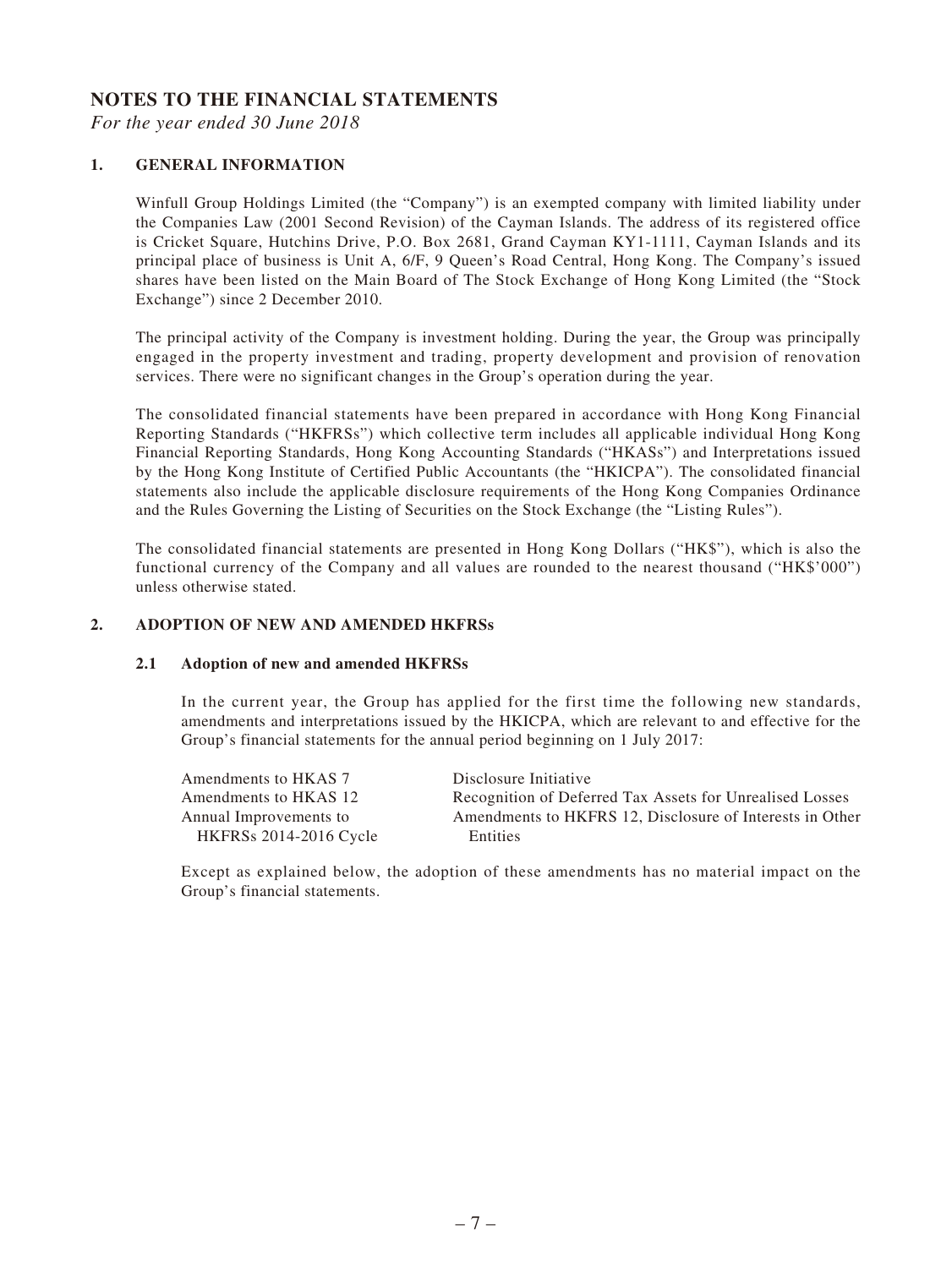#### *Amendments to HKAS 7 – Disclosure Initiative*

The amendments introduce an additional disclosure that will enable users of financial statements to evaluate changes in liabilities arising from financing activities.

#### *Amendments to HKAS 12 – Recognition of Deferred Tax Assets for Unrealised Losses*

The amendments relate to the recognition of deferred tax assets and clarify some of the necessary considerations, including how to account for deferred tax assets related to debt instruments measured of fair value.

The adoption of the amendments has no impact on these financial statements as the clarified treatment is consistent with the manner in which the Group has previously recognised deferred tax assets.

#### *Annual Improvements to HKFRSs 2014-2016 Cycle – Amendments to HKFRS 12, Disclosure of Interests in Other Entities*

The amendments issued under the annual improvements process make small, non-urgent changes to standards where they are currently unclear. They include amendments to HKFRS 12, Disclosure of Interests in Other Entities, to clarify that the disclosure requirements of HKFRS 12, other than the requirements to disclose summarised financial information, also apply to an entity's interests in other entities classified as held for sale or discontinued operations in accordance with HKFRS 5, Non-Current Assets Held for Sale and Discontinued Operations.

The adoption of the amendments to HKFRS 12 has no impact on these financial statements as the latter treatment is consistent with the manner in which the Group has previously dealt with disclosures relating to its interests in other entities classified as held for sale or discontinued operations in accordance with HKFRS 5.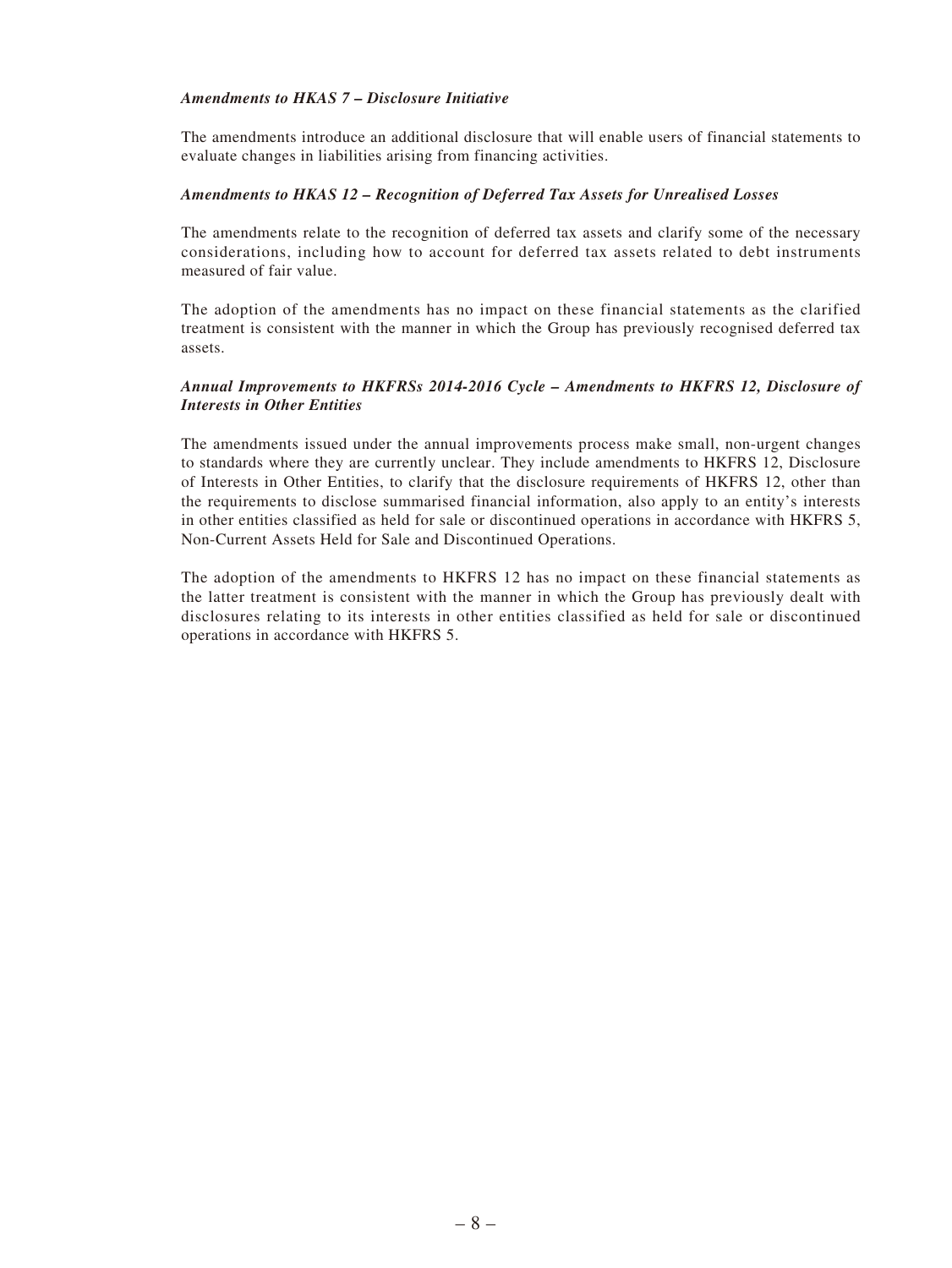#### **2.2 New and amended HKFRSs that have been issued but are not yet effective**

At the date of authorisation of these financial statements, certain new and amended HKFRSs have been published but are not yet effective, and have not been adopted early by the Group. The directors of the Company anticipate that all of the pronouncements will be adopted in the Group's accounting policy for the first period beginning after the effective date of the pronouncement. Information on new and amended HKFRSs that are expected to have impact on the Group's accounting policies is provided below. Certain new and amended HKFRSs have been issued but are not expected to have a material impact of the Group's financial statements.

| Annual Improvements to<br><b>HKFRSs 2014-2016 Cycle</b> | Amendments to HKFRS 1, First-time adoption of Hong Kong<br>Financial Reporting Standards <sup>1</sup> |
|---------------------------------------------------------|-------------------------------------------------------------------------------------------------------|
| Annual Improvements to                                  | Amendments to HKAS 28, Investments in Associates and Joint                                            |
| <b>HKFRSs 2014-2016 Cycle</b>                           | Ventures $1$                                                                                          |
| Amendments to HKFRS 2                                   | Classification and Measurement of Share-Based Payment<br>Transactions <sup>1</sup>                    |
| <b>HKFRS 9</b>                                          | Financial Instruments <sup><math>1</math></sup>                                                       |
| <b>HKFRS 15</b>                                         | Revenue from Contracts with Customers <sup>1</sup>                                                    |
| Amendments to HKFRS 15                                  | Revenue from Contracts with Customers (Clarifications to<br>HKFRS $15$ <sup>1</sup>                   |
| Amendments to HKAS 40                                   | Transfers of Investment Property <sup>1</sup>                                                         |
| $HK(IFRIC) - Int 22$                                    | Foreign Currency Transactions and Advance Consideration <sup>1</sup>                                  |
| Amendments to HKFRS 9                                   | Prepayment Features with Negative Compensation <sup>2</sup>                                           |
| HKFRS 16                                                | Leases $2$                                                                                            |
| HK(IFRIC)-Int 23                                        | Uncertainty over Income Tax Treatments <sup>2</sup>                                                   |
| Amendments to HKFRS 10<br>and HKAS 28                   | Sale or Contribution of Assets between an Investor and its<br>Associate or Joint Venture <sup>3</sup> |

1 Effective for annual periods beginning on or after 1 January 2018

- 2 Effective for annual periods beginning on or after 1 January 2019
- 3 The amendments were originally intended to be effective for periods beginning on or after 1 January 2016. The effective date has now been deferred/removed. Early application of the amendments of the amendments continue to be permitted.

Those new/revised HKFRSs that might have material impact on the Group's financial statements are set out below:

#### *Amendments to HKFRS 2 – Classification and Measurement of Share-Based Payment Transactions*

The amendments provide requirements on the accounting for the effects of vesting and nonvesting conditions on the measurement of cash-settled share-based payments; share-based payment transactions with a net settlement feature for withholding tax obligations; and a modification to the terms and conditions of a share-based payment that changes the classification of the transaction from cash-settled to equity-settled.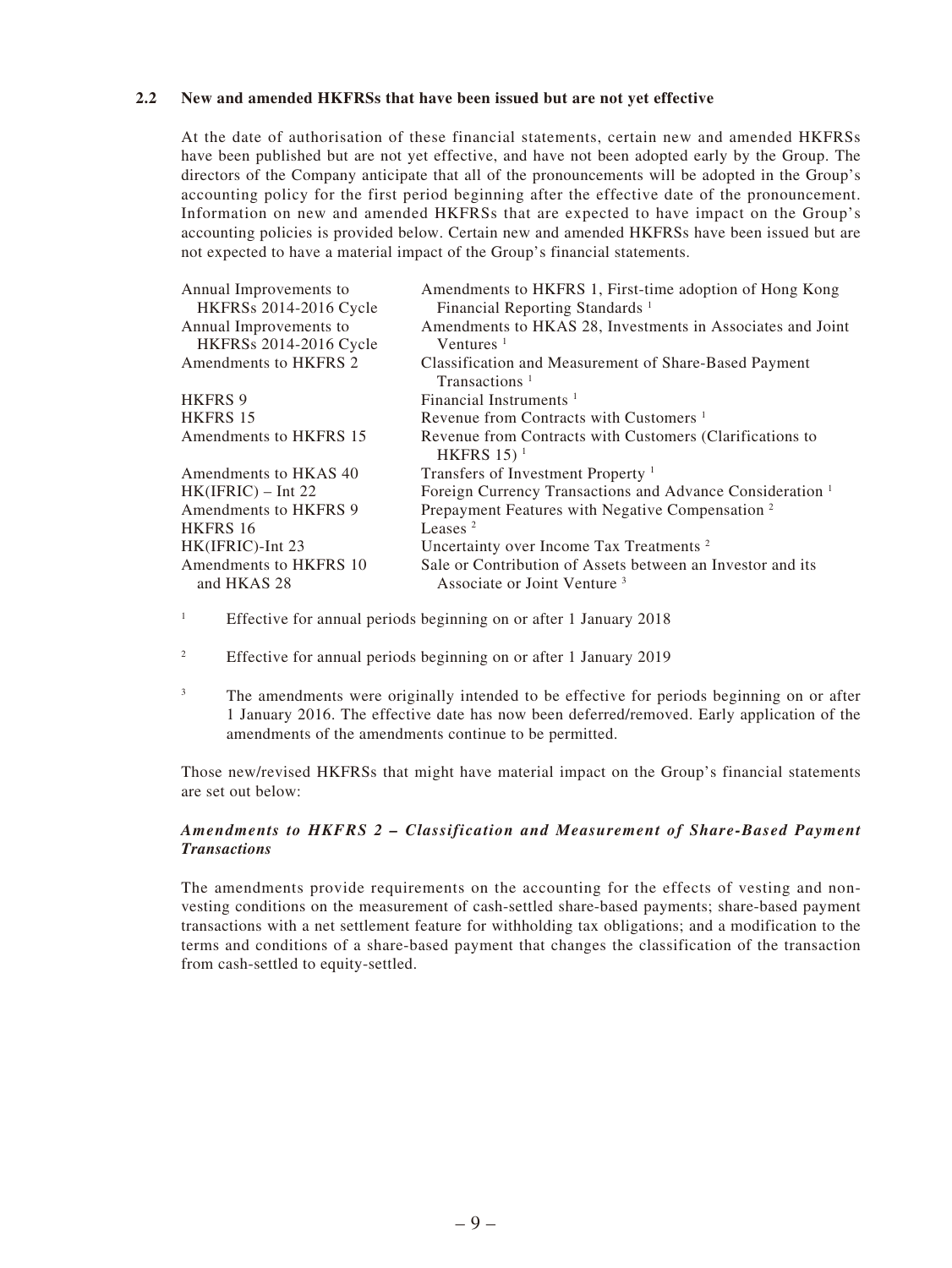#### *HKFRS 9 – Financial Instruments*

HKFRS 9 introduces new requirements for the classification and measurement of financial assets. Debt instruments that are held within a business model whose objective is to hold assets in order to collect contractual cash flows (the business model test) and that have contractual terms that give rise to cash flows that are solely payments of principal and interest on the principal amount outstanding (the contractual cash flow characteristics test) are generally measured at amortised cost. Debt instruments that meet the contractual cash flow characteristics test are measured at fair value through other comprehensive income ("FVTOCI") if the objective of the entity's business model is both to hold and collect the contractual cash flows and to sell the financial assets. Entities may make an irrevocable election at initial recognition to measure equity instruments that are not held for trading at FVTOCI. All other debt and equity instruments are measured at fair value through profit or loss ("FVTPL").

HKFRS 9 includes a new expected loss impairment model for all financial assets not measured at FVTPL replacing the incurred loss model in HKAS 39 and new general hedge accounting requirements to allow entities to better reflect their risk management activities in financial statements.

HKFRS 9 carries forward the recognition, classification and measurement requirements for financial liabilities from HKAS 39, except for financial liabilities designated at FVTPL, where the amount of change in fair value attributable to change in credit risk of the liability is recognised in other comprehensive income unless that would create or enlarge an accounting mismatch. In addition, HKFRS 9 retains the requirements in HKAS 39 for derecognition of financial assets and financial liabilities.

Based on the Group's financial instruments and risk management policies as at 30 June 2018, the directors of the Company anticipate the following potential impact on initial application of HKFRS  $Q$ .

Classification and measurement:

- Listed equity securities and listed debt investments classified as available-for-sale financial assets are currently measured at FVTOCI, which qualified for designation as measured at FVTOCI under HKFRS 9. Accordingly, these financial assets will continue to be subsequently measured at FVTOCI upon the application of HKFRS 9. Changes in fair value for listed equity securities will be recognised in other comprehensive income and are not reclassified to profit or loss. While changes in fair value for listed debts investments will be recognised in other comprehensive income and reclassified to profit or loss on derecognition;
- Unlisted equity securities and unlisted investment funds classified as available-for-sale financial assets are currently measured at cost less impairment, which are held for trading and therefore would be subsequently measured at fair value with fair value gains or losses to be recognised in other comprehensive income and are not reclassified to profit or loss under HKFRS 9.
- All other financial assets and financial liabilities will continue to be measured on the same bases as are currently measured under HKAS 39.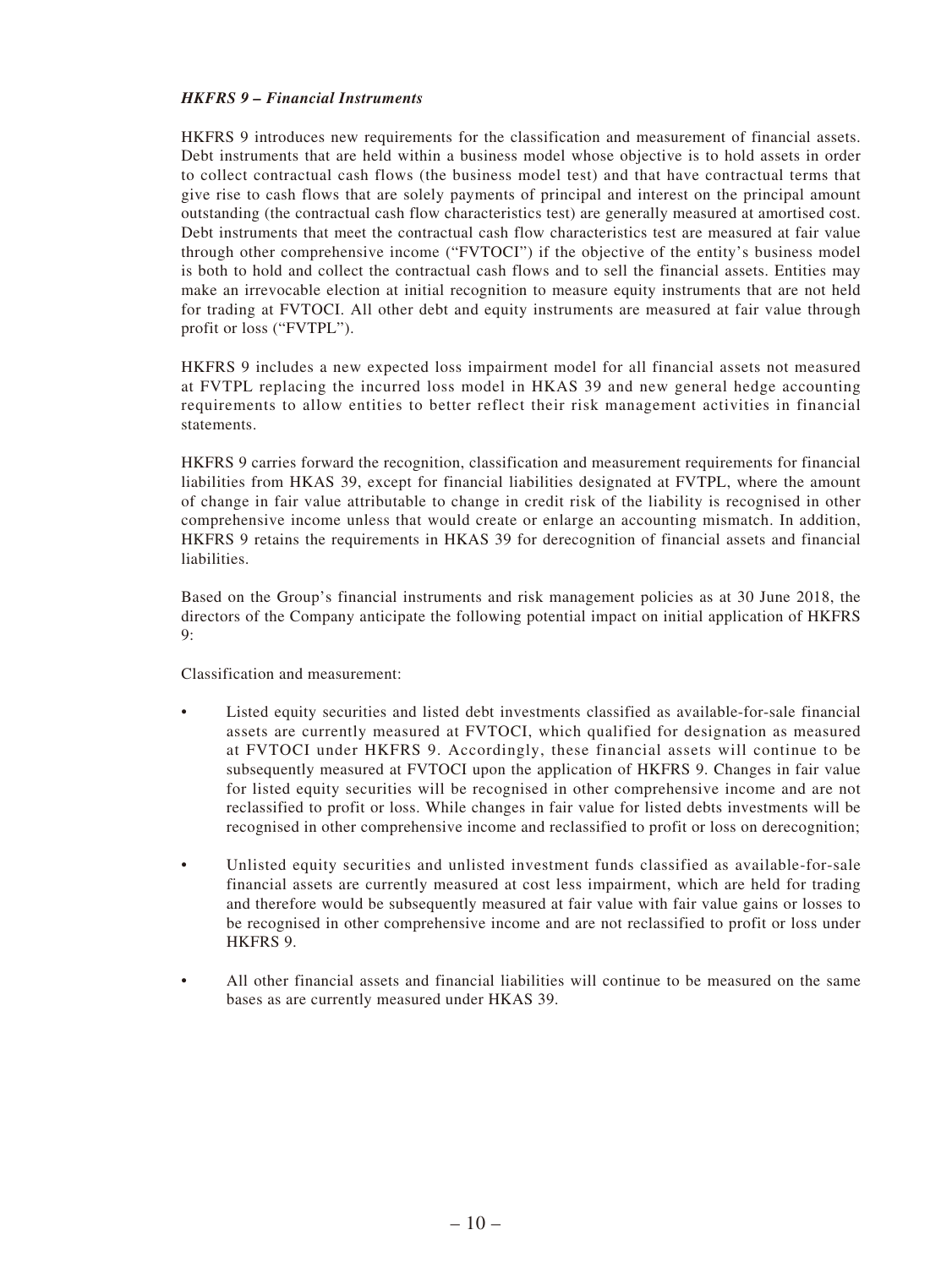#### Impairment:

In general, the directors of the Company anticipate that the application of the expected credit loss model of HKFRS 9 will result in earlier provision of credit losses which are not yet incurred in relation to the Group's financial assets measured at amortised cost and other items that are subject to the impairment provisions upon application of HKFRS 9 by the Group. However, management expects the effect would not be significant.

#### *HKFRS 15 – Revenue from Contracts with customers*

The new standard establishes a single revenue recognition framework. The core principle of the framework is that an entity should recognise revenue to depict the transfer of promised goods or services to customers in an amount that reflects the consideration to which the entity expects to be entitled in exchange for those goods and services. HKFRS 15 supersedes existing revenue recognition guidance including HKAS 18 Revenue, HKAS 11 Construction Contracts and related interpretations.

HKFRS 15 requires the application of a 5-step approach to revenue recognition:

- Step 1: Identify the contract(s) with a customer
- Step 2: Identify the performance obligations in the contract
- Step 3: Determine the transaction price
- Step 4: Allocate the transaction price to each performance obligation
- Step 5: Recognise revenue when each performance obligation is satisfied

HKFRS 15 includes specific guidance on particular revenue related topics that may change the current approach taken under HKFRS. The standard also significantly enhances the qualitative and quantitative disclosures related to revenue.

The directors of the Company anticipate that the application of HKFRS 15 in the future may result in more disclosures, however, the directors of the Company anticipate that the application of HKFRS 15 will not have a material impact on the timing and amounts of revenue recognised in the respective reporting periods.

#### *Amendments HKFRS 15 – Revenue from Contracts with Customers (Clarifications to HKFRS 15)*

The amendments to HKFRS 15 included clarifications on identification of performance obligations; application of principal versus agent; licenses of intellectual property; and transition requirements.

The directors of the Company anticipate that the application of amendments to HKFRS 15 will not have a material impact on the Group's results of operations and financial position.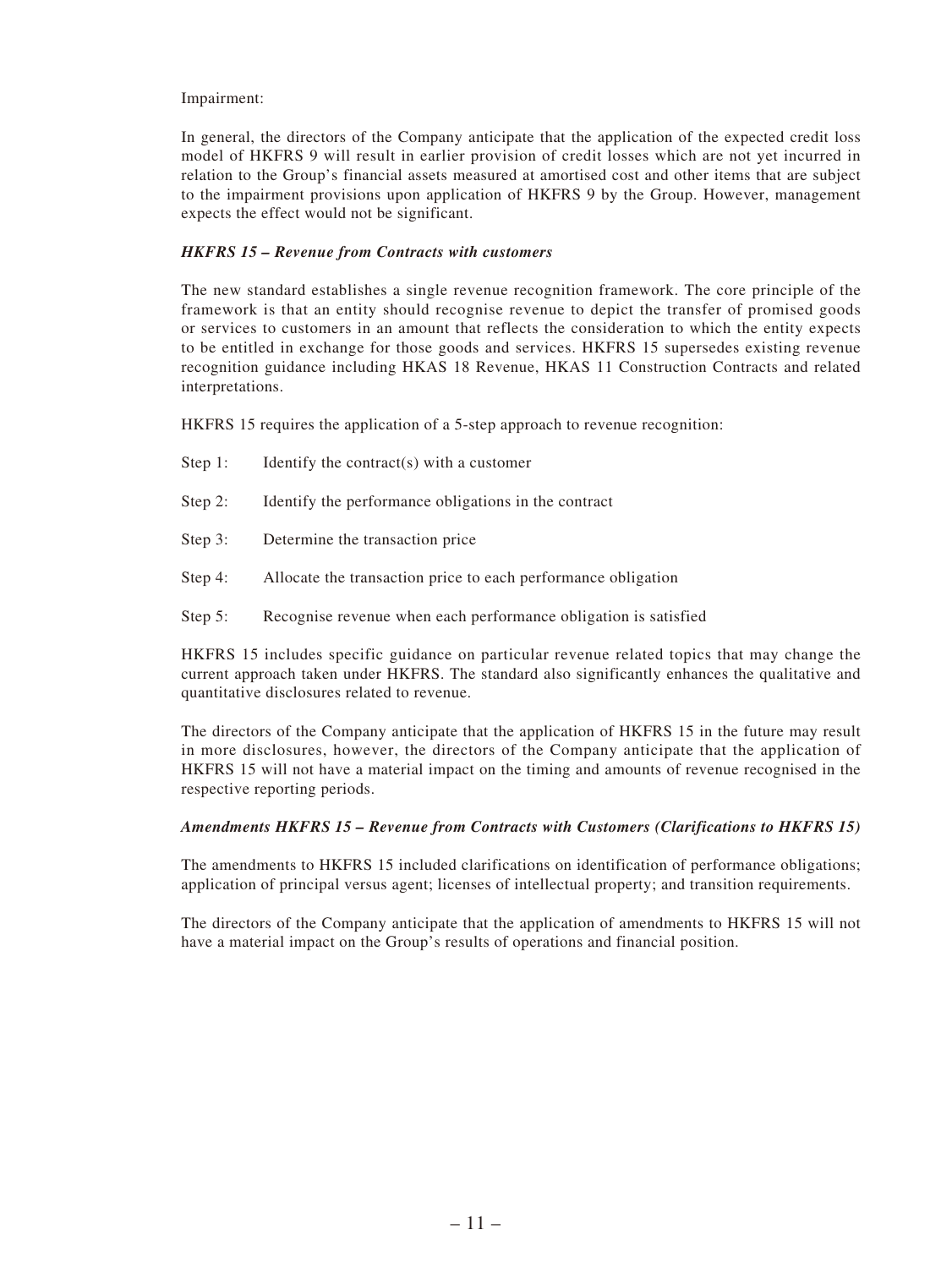#### *Amendments to HKAS 40 – Investment Property – Transfers of Investment Property*

The amendments clarify that to transfer to or from investment properties there must be a change in use and provides guidance on making this determination. The clarification states that a change of use will occur when a property meets, or ceases to meet, the definition of investment property and there is supporting evidence that a change has occurred.

The amendments also re-characterise the list of evidence in the standard as a non-exhaustive list, thereby allowing for other forms of evidence to support a transfer.

The directors of the Company anticipate that the application of amendments to HKAS 40 will not have a material impact on the Group's results of operations and financial position.

#### *HK(IFRIC) – Int 22 – Foreign Currency Transactions and Advance Consideration*

The Interpretation provides guidance on determining the date of the transaction for determining an exchange rate to use for transactions that involve advance consideration paid or received in a foreign currency and the recognition of a non-monetary asset or non-monetary liability. The Interpretations specifies that the date of the transaction for the purpose of determining the exchange rate to use on initial recognition of the related asset, expense or income (or part thereof) is the date on which the entity initially recognises the non-monetary asset or non-monetary liability arising from the payment or receipt of advance consideration.

The directors of the Company anticipate that the application of the Interpretation will not have a material impact on the Group's results of operations and financial position.

#### *Amendments to HKFRS 9 – Prepayment Features with Negative Compensation*

The amendments clarify that prepayable financial assets with negative compensation can be measured at amortised cost or at fair value through other comprehensive income if specified conditions are met – instead of at fair value through profit or loss.

The directors of the Company anticipate that the application of amendments to HKFRS 9 will not have a material impact on the Group's results of operations and financial position.

#### *HKFRS 16 – Leases*

HKFRS 16, which upon the effective date will supersede HKAS 17 "Leases" and related interpretations, introduces a single lessee accounting model and requires a lessee to recognise assets and liabilities for all leases with a term of more 12 months, unless the underlying asset is of low value. Specifically, under HKFRS 16, a lessee is required to recognise a right-of-use asset representing its right to use the underlying leased asset and a lease liability representing its obligation to make lease payments. Accordingly, a lessee should recognise depreciation of the right-of use asset and interest on the lease liability, and also classifies cash repayments of the lease liability into a principal portion and an interest portion and presents them in the statement of cash flows. Also, the right-of-use asset and the lease liability are initially measured on a present value basis. The measurement includes non-cancellable lease payments and also includes payments to be made in optional periods if the lessee is reasonably certain to exercise an option to extend the lease, or to exercise an option to terminate the lease. This accounting treatment is significantly different from the lessee accounting for leases that are classified as operating leases under the predecessor standard, HKAS 17.

In respect of the lessor accounting, HKFRS 16 substantially carries forward the lessor accounting requirements in HKAS 17. Accordingly, a lessor continues to classify its leases as operating leases or finance leases, and to account for those two types of leases differently.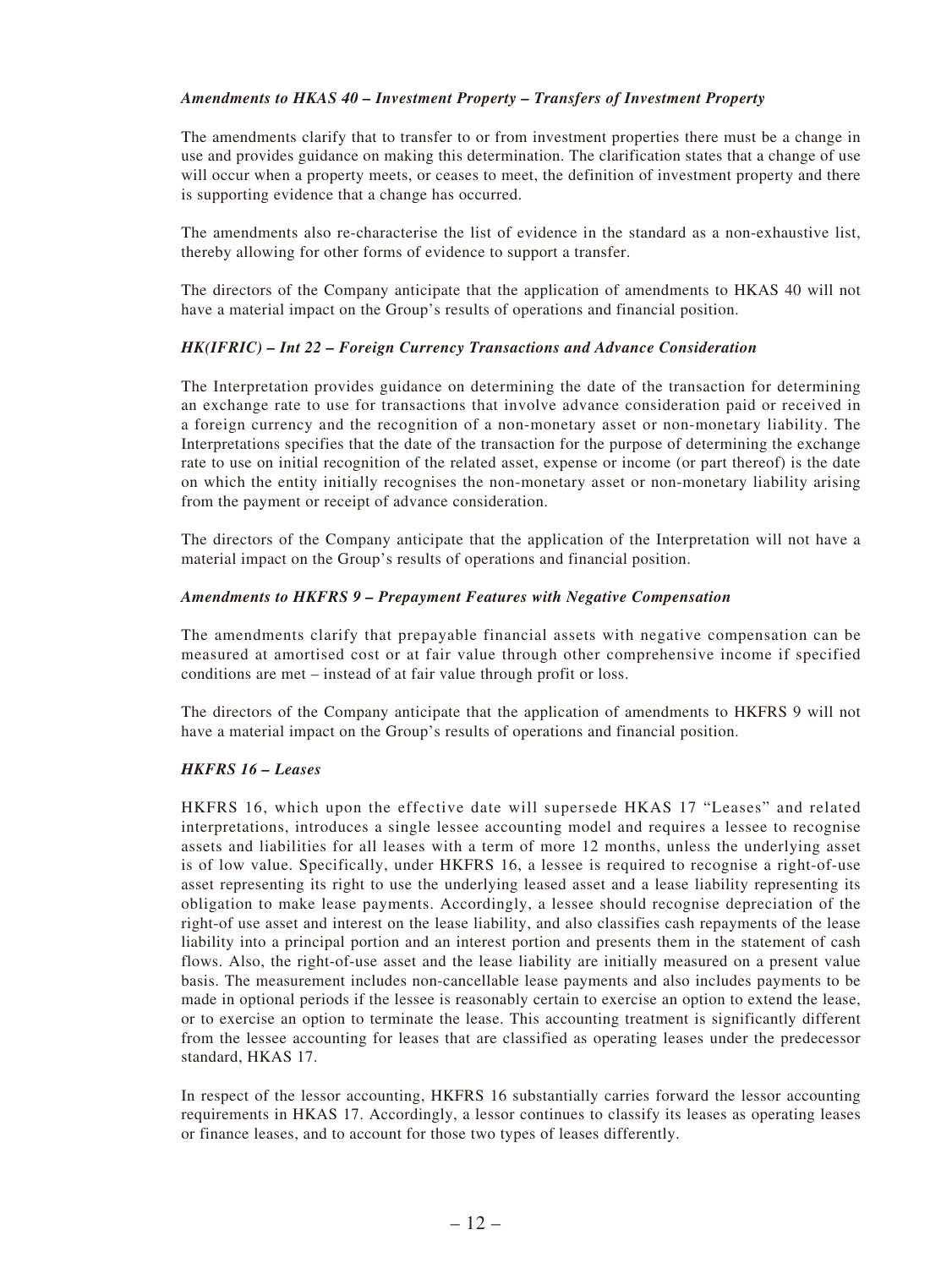The directors of the Company do not anticipate that the application of HKFRS 16 will have a material impact on the Group's results of operations and financial position.

Except as described above, the directors of the Company anticipate that the application of other new and revised HKFRSs will have no material impact on the Group's consolidated financial statements in the future.

#### **3. SEGMENT INFORMATION**

The executive directors have identified the Group's three product and service lines as operating segments. These operating segments are monitored and strategic decisions are made on the basis of adjusted segment operating results.

There was no inter-segment sale and transfer during the year (2017: Nil).

|                                          | 2018                                                                        |                                                                                    |                                                         |                                 |  |  |
|------------------------------------------|-----------------------------------------------------------------------------|------------------------------------------------------------------------------------|---------------------------------------------------------|---------------------------------|--|--|
|                                          | <b>Property</b><br><b>Development</b><br><b>Business</b><br><b>HK\$'000</b> | <b>Property</b><br>Investment<br>and Trading<br><b>Business</b><br><b>HK\$'000</b> | <b>Renovation</b><br><b>Business</b><br><b>HK\$'000</b> | <b>Total</b><br><b>HK\$'000</b> |  |  |
| Reportable segment revenue:              |                                                                             |                                                                                    |                                                         |                                 |  |  |
| From external customers                  | 609,893                                                                     | 28,172                                                                             |                                                         | 638,065                         |  |  |
| Reportable segment profit/(loss)         | 229,412                                                                     | 32,110                                                                             | (19)                                                    | 261,503                         |  |  |
| Bank interest income                     |                                                                             | 32                                                                                 |                                                         | 32                              |  |  |
| Depreciation                             |                                                                             | 2,114                                                                              | 8                                                       | 2,122                           |  |  |
| Fair value gain on investment properties |                                                                             | 23,268                                                                             |                                                         | 23,268                          |  |  |
| Gain on disposal of an associate         | 82,798                                                                      |                                                                                    |                                                         | 82,798                          |  |  |
| Loss on disposal of a subsidiary         |                                                                             | (6,821)                                                                            |                                                         | (6, 821)                        |  |  |
| Reportable segment assets                | 90                                                                          | 1,302,176                                                                          | 856                                                     | 1,303,122                       |  |  |
| Additions to non-current assets          |                                                                             | 117,771                                                                            |                                                         | 117,771                         |  |  |
| Reportable segment liabilities           | 44,378                                                                      | 117,037                                                                            | 16                                                      | 161,431                         |  |  |

|                                          | 2017                                                   |                                                                      |                                           |                   |  |  |
|------------------------------------------|--------------------------------------------------------|----------------------------------------------------------------------|-------------------------------------------|-------------------|--|--|
|                                          | Property<br>Development<br><b>Business</b><br>HK\$'000 | Property<br>Investment<br>and Trading<br><b>Business</b><br>HK\$'000 | Renovation<br><b>Business</b><br>HK\$'000 | Total<br>HK\$'000 |  |  |
| Reportable segment revenue:              |                                                        |                                                                      |                                           |                   |  |  |
| From external customers                  |                                                        | 17,536                                                               | 976                                       | 18,512            |  |  |
| Reportable segment profit/(loss)         | (489)                                                  | 23,157                                                               |                                           | 22,675            |  |  |
| Bank interest income                     |                                                        | 14                                                                   |                                           | 14                |  |  |
| Depreciation                             |                                                        | 359                                                                  | 8                                         | 367               |  |  |
| Fair value gain on investment properties |                                                        | 9,077                                                                |                                           | 9,077             |  |  |
| Reportable segment assets                | 554,478                                                | 1,253,423                                                            | 867                                       | 1,808,768         |  |  |
| Additions to non-current assets          |                                                        | 665,800                                                              |                                           | 665,800           |  |  |
| Reportable segment liabilities           | 326,765                                                | 112,634                                                              | 23                                        | 439,422           |  |  |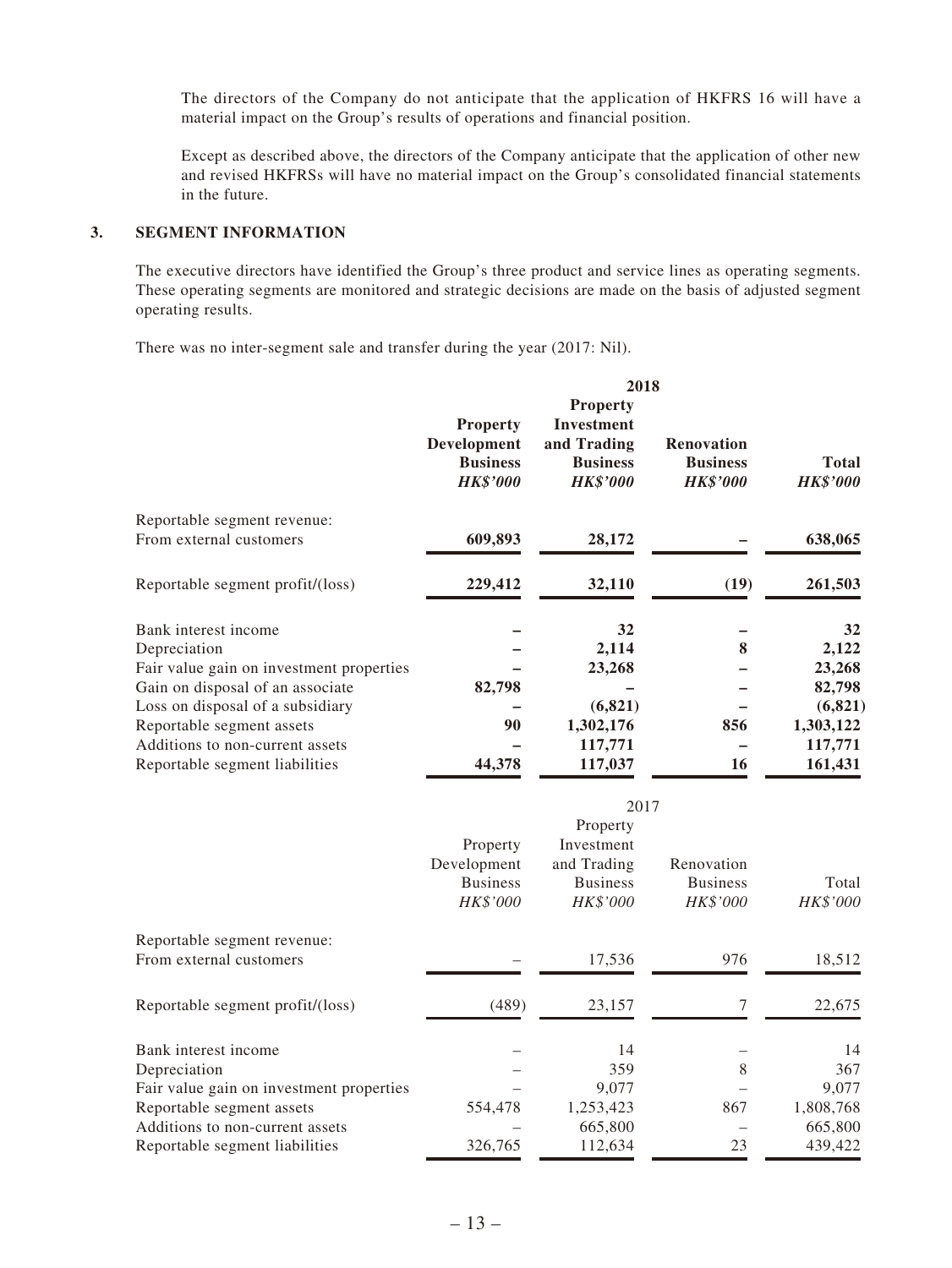The totals presented for the Group's operating segments reconcile to the Group's key financial figures as presented in the financial statements as follows:

|                                                            | 2018<br><b>HK\$'000</b> | 2017<br>HK\$'000 |
|------------------------------------------------------------|-------------------------|------------------|
| Revenue                                                    |                         |                  |
| Reportable segment revenue                                 | 638,065                 | 18,512           |
| Consolidated revenue                                       | 638,065                 | 18,512           |
| Profit before income tax                                   |                         |                  |
| Reportable segment profit                                  | 261,503                 | 22,675           |
| Reclassified from equity to profit or loss on disposals of |                         |                  |
| available-for-sale financial assets                        | 184                     | 865              |
| Interest income                                            | 10,941                  | 4,233            |
| Dividend income                                            | 310                     | 498              |
| Exchange gain/(loss), net                                  | 329                     | (1, 422)         |
| Corporate salaries and allowances                          | (10, 360)               | (10, 940)        |
| Corporate professional fees                                | (4,128)                 | (3,826)          |
| Depreciation on corporate property, plant and equipment    | (12)                    | (12)             |
| Corporate rent and rates                                   |                         | (1,695)          |
| Unallocated corporate income                               | 556                     |                  |
| Unallocated corporate expenses                             | (3,986)                 | (2,258)          |
| Consolidated profit before income tax                      | 255,337                 | 8,118            |
| <b>Assets</b>                                              |                         |                  |
| Reportable segment assets                                  | 1,303,122               | 1,808,768        |
| Property, plant and equipment                              |                         | 13               |
| Available-for-sale financial assets                        | 248,053                 | 80,360           |
| Deposits for acquisition of property, plant and equipment  | 13,023                  |                  |
| Corporate cash and bank balances                           | 484,326                 | 315,114          |
| Pledged bank deposits                                      | 64,599                  | 26,309           |
| Amounts due from a joint venture                           |                         | 11               |
| Interest receivables                                       | 3,977                   | 712              |
| Other corporate assets                                     | 47                      | 15               |
| Consolidated total assets                                  | 2,117,149               | 2,231,302        |
| <b>Liabilities</b>                                         |                         |                  |
| Reportable segment liabilities                             | 161,431                 | 439,422          |
| Corporate bank borrowings                                  | 49,425                  | 23,276           |
| Other corporate liabilities                                | 314                     | 818              |
| Consolidated total liabilities                             | 211,170                 | 463,516          |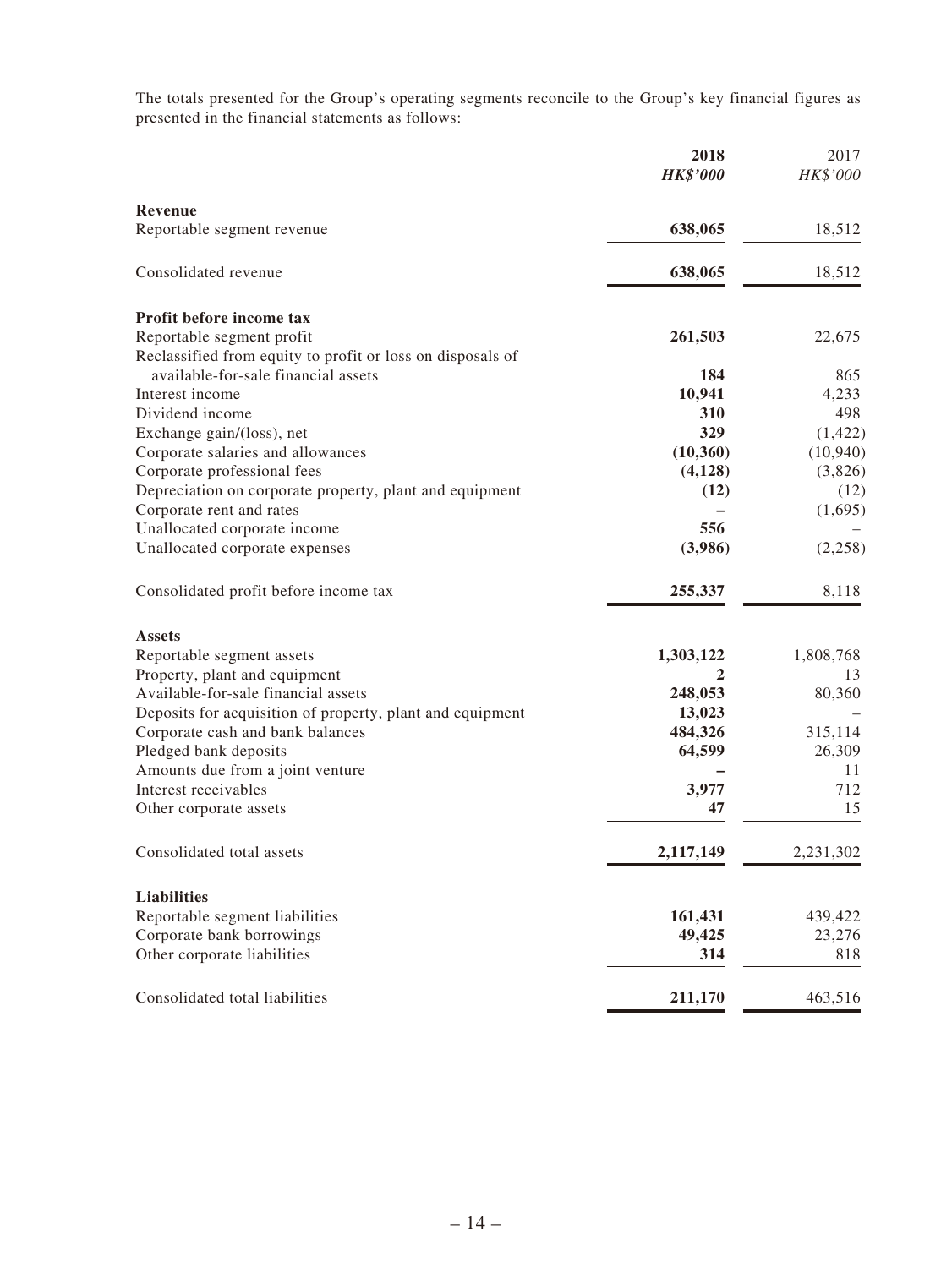The Group's reportable segment revenue from external customers and its non-current assets are divided into the following geographical areas:

|                | <b>Revenue from</b> |          |                           |           |  |
|----------------|---------------------|----------|---------------------------|-----------|--|
|                | external customer   |          | <b>Non-current assets</b> |           |  |
|                | 2018<br>2017        |          | 2018                      | 2017      |  |
|                | <b>HK\$'000</b>     | HK\$'000 | <b>HK\$'000</b>           | HK\$'000  |  |
| Hong Kong      | 632,632             | 18,512   | 1,267,343                 | 1,262,482 |  |
| United Kingdom | 5,433               |          | 81,852                    |           |  |
| Japan          |                     |          | 8,081                     |           |  |
|                | 638,065             | 18,512   | 1,357,276                 | 1,262,482 |  |

The geographical location of customers is based on the location at which the services were provided and the goods were delivered. The geographical location of non-current assets is based on the physical location of the assets.

During the year, there was neither revenue from external customers attributable to the Cayman Islands (domicile) (2017: Nil) nor non-current assets were located in the Cayman Islands (2017: Nil). The country of domicile is the country where the Company was incorporated.

Revenue from the major customers is as follows:

|                            | 2018            | 2017     |
|----------------------------|-----------------|----------|
|                            | <b>HK\$'000</b> | HK\$'000 |
| Customer A <i>(note i)</i> |                 | 5,808    |
| Customer B $(note\ i)$     |                 | 2,768    |
| Customer C $(note\ i)$     |                 | 2,493    |
| Customer D (note ii)       | 609,893         |          |
|                            | 609,893         | 11,069   |

#### *Notes:*

(i) derived from the Property Investment and Trading Business.

(ii) derived from the Property Development Business.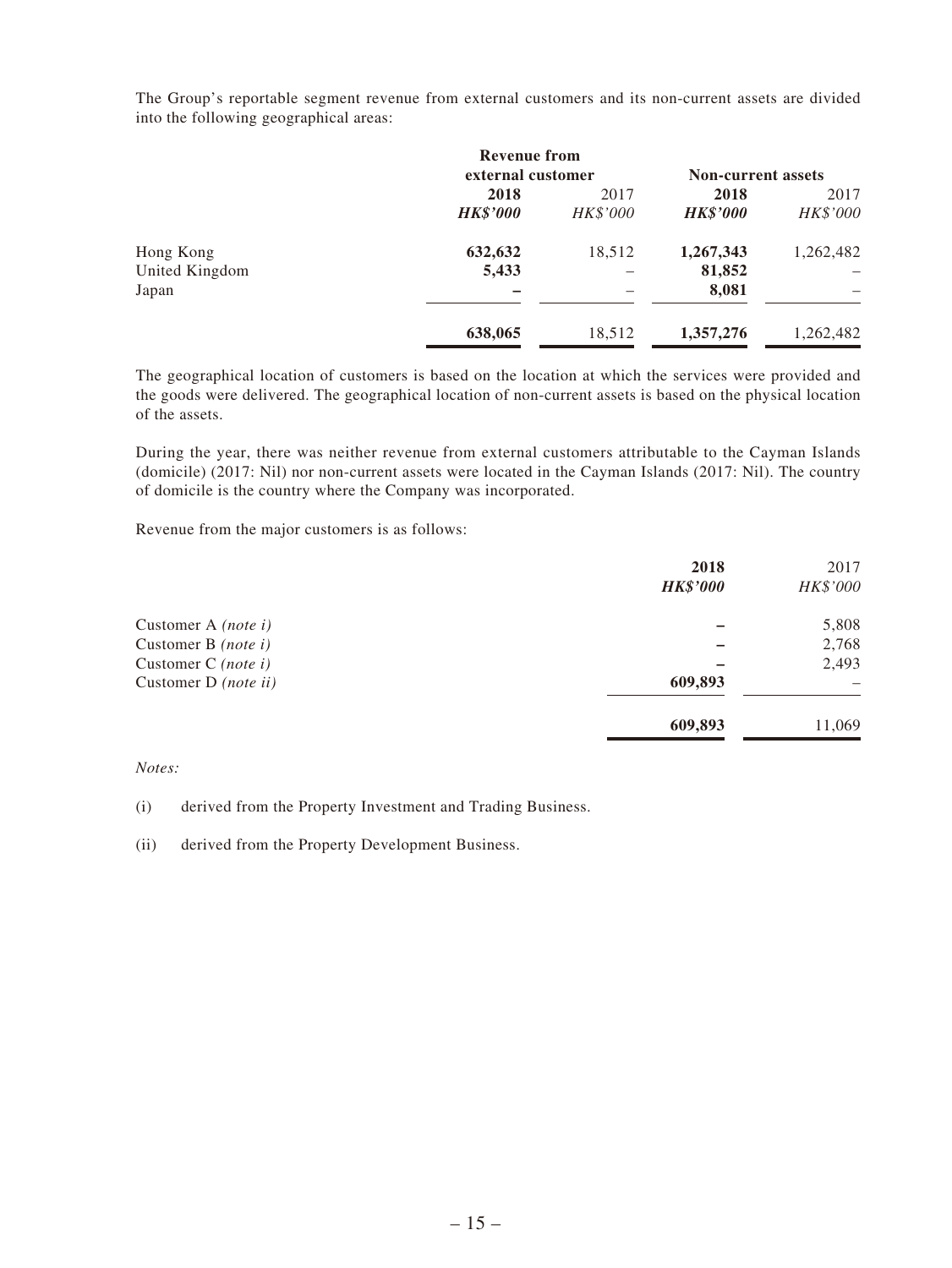#### **4. REVENUE**

The Group's principal activities are disclosed in note 1 to the financial statements. Revenue from the Group's principal activities recognised during the year is as follows:

|    |                                                                                      | 2018<br><b>HK\$'000</b> | 2017<br>HK\$'000 |
|----|--------------------------------------------------------------------------------------|-------------------------|------------------|
|    | Sale of properties under development                                                 | 609,893                 |                  |
|    | Rental income from investment properties                                             | 28,172                  | 17,536           |
|    | Renovation service income                                                            |                         | 976              |
|    |                                                                                      | 638,065                 | 18,512           |
| 5. | <b>OTHER INCOME</b>                                                                  |                         |                  |
|    |                                                                                      | 2018                    | 2017             |
|    |                                                                                      | <b>HK\$'000</b>         | HK\$'000         |
|    | Interest income                                                                      | 10,973                  | 4,247            |
|    | Dividend income                                                                      | 310                     | 498              |
|    | Exchange gain, net                                                                   | 329                     |                  |
|    | Rental income from properties held for trading                                       | 1,319                   |                  |
|    | Reclassified from equity to profit or loss on disposals of                           |                         |                  |
|    | available-for-sale financial assets                                                  | 184                     | 865              |
|    | Sundry income                                                                        | 2,214                   | 33               |
|    |                                                                                      | 15,329                  | 5,643            |
| 6. | PROFIT BEFORE INCOME TAX                                                             |                         |                  |
|    |                                                                                      | 2018                    | 2017             |
|    |                                                                                      | <b>HK\$'000</b>         | HK\$'000         |
|    | Profit before income tax is arrived at after charging/<br>(crediting) the following: |                         |                  |
|    | Auditor's remuneration                                                               | 480                     | 450              |
|    | Cost of inventories recognised as expense, including:                                |                         |                  |
|    | Cost of properties sold                                                              | 463,098                 |                  |
|    | Depreciation                                                                         | 2,134                   | 379              |
|    | Employee costs                                                                       | 18,320                  | 10,940           |
|    | Exchange (gain)/losses, net                                                          | (329)                   | 1,422            |
|    | Fair value gain on investment properties                                             | (23, 268)               | (9,077)          |
|    | Gain on disposal of an associate<br>Loss on disposal of a subsidiary                 | (82,798)<br>6,821       |                  |
|    | Minimum lease payments under                                                         |                         |                  |
|    | operating lease rentals for land and buildings                                       |                         | 2,210            |
|    |                                                                                      |                         |                  |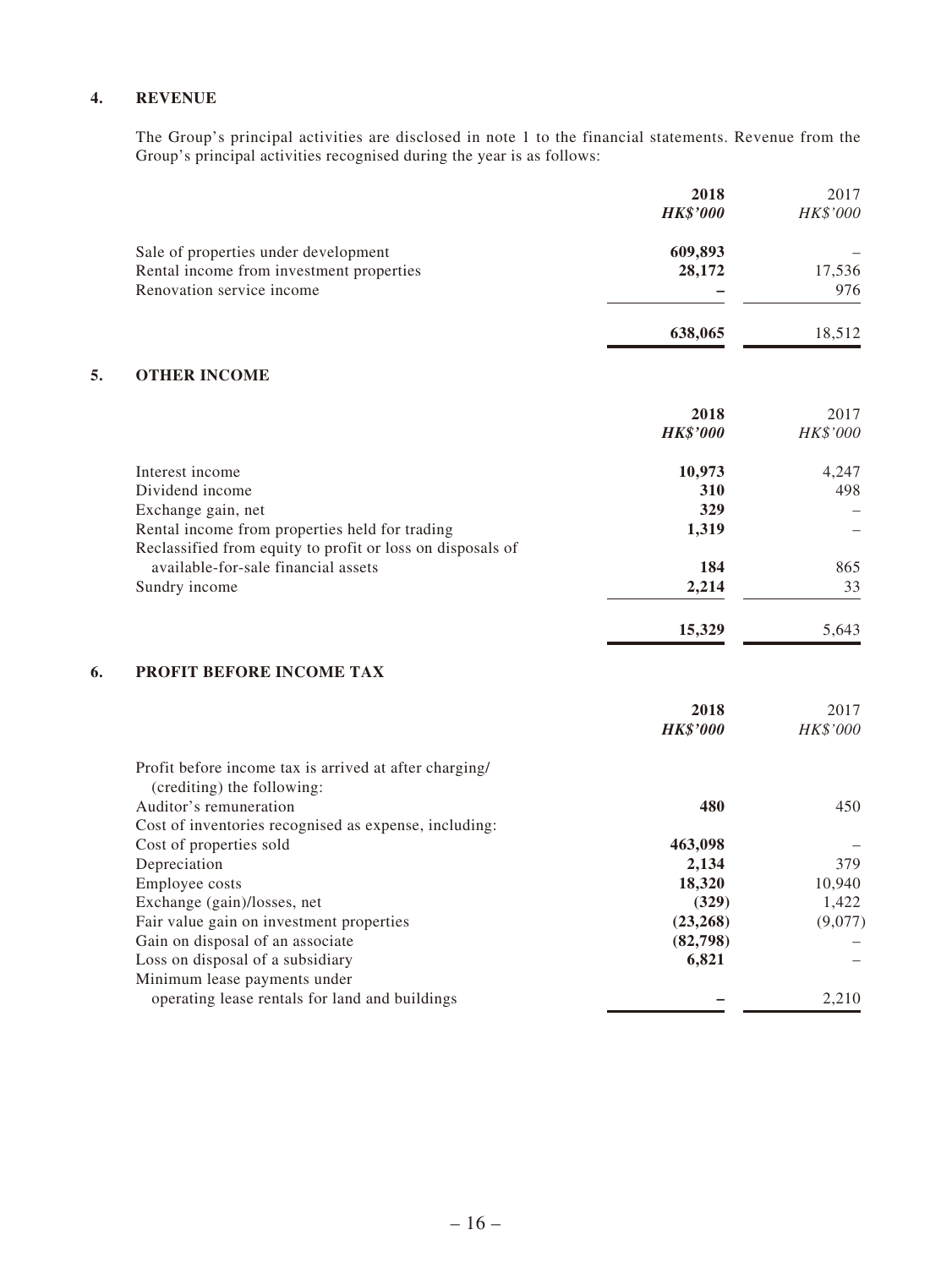#### **7. INCOME TAX EXPENSE**

Hong Kong profits tax has been provided at the rate of 16.5% on the estimated assessable profits for the year. No Hong Kong profits tax has been provided as the Group had no estimated assessable profits arising in or derived from Hong Kong for the year ended 30 June 2017. Taxation for overseas subsidiaries is charged at the appropriate current rates of taxation ruling in the relevant countries.

Income tax in the consolidated income statement is as follows:

|                                           | 2018            | 2017     |
|-------------------------------------------|-----------------|----------|
|                                           | <b>HK\$'000</b> | HK\$'000 |
| <b>Current tax - Hong Kong</b>            |                 |          |
| Provision for the year                    | 37,100          |          |
| Under-provision in respect of prior years | 19              | 562      |
|                                           | 37,119          | 562      |
| <b>Current tax – Overseas</b>             |                 |          |
| Provision for the year                    | 786             | 758      |
|                                           | 37,905          | 1,320    |
| Deferred tax charge                       | 7,099           |          |
| Total income tax expense                  | 45,004          | 1,320    |

Reconciliation between tax expense and accounting profit at applicable tax rates:

|                                                   | 2018<br><b>HK\$'000</b> | 2017<br>HK\$'000 |
|---------------------------------------------------|-------------------------|------------------|
| Profit before income tax                          | 255,337                 | 8,118            |
| Notional tax on profit or loss before income tax, |                         |                  |
| calculated at the rates applicable to profits     |                         |                  |
| in the countries concerned                        | 42,395                  | 1,687            |
| Tax effect of non-deductible expenses             | 3,451                   | 2,049            |
| Tax effect of non-taxable revenue                 | (8,127)                 | (4, 428)         |
| Tax effect of temporary difference not recognised | 6,793                   | 37               |
| Tax effect of unused tax losses not recognised    | 473                     | 1,413            |
| Under-provision in prior years                    | 19                      | 562              |
| Income tax expense                                | 45,004                  | 1,320            |

#### **8. DIVIDENDS**

At a meeting held on 27 September 2018, the directors recommended a final dividend of HK0.18 cents per ordinary share. Those proposed dividends are not reflected as a dividend payable in these financial statements, but reflected as an appropriation of retained earnings for the year ended 30 June 2018.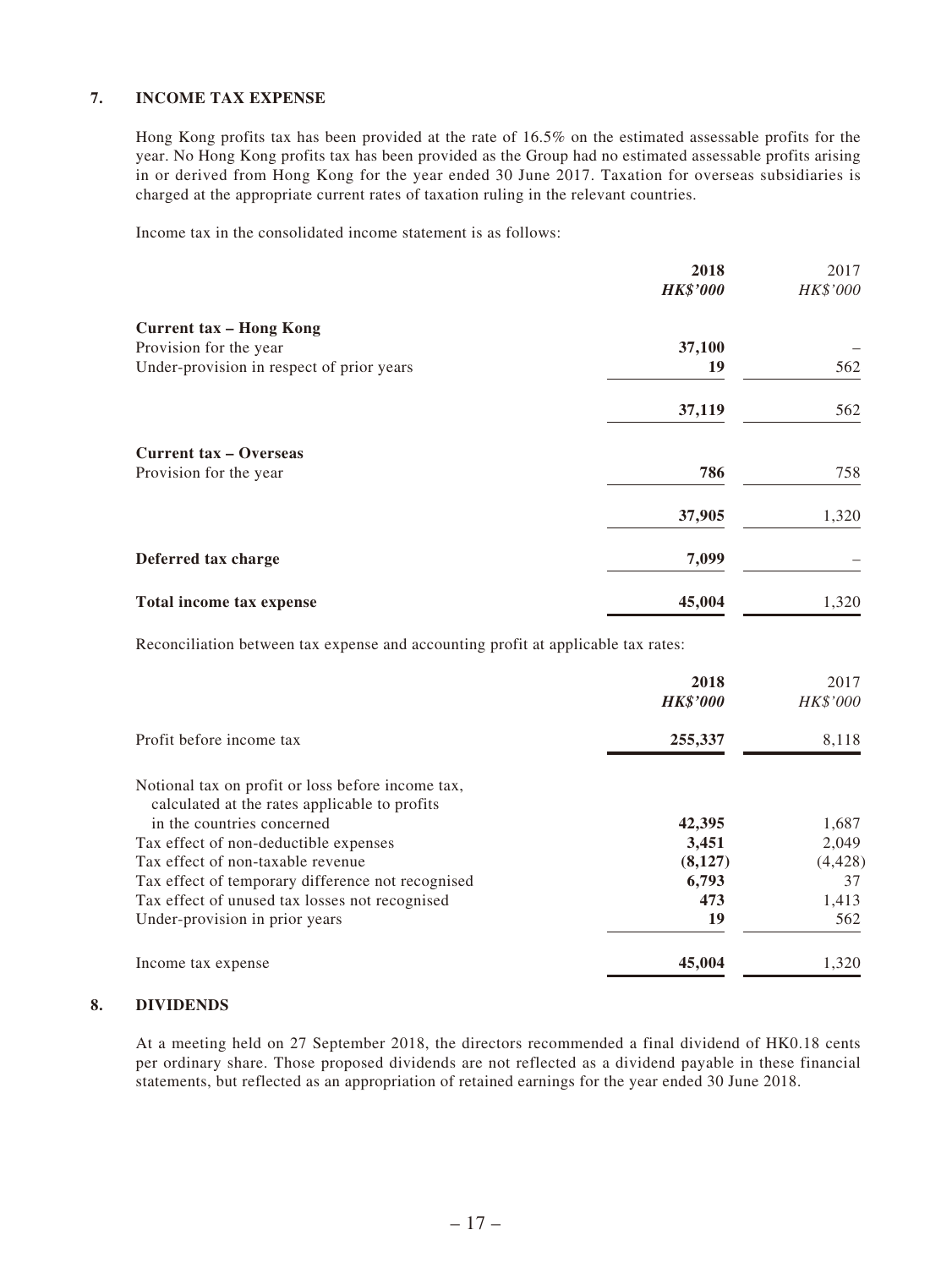#### **9. EARNINGS PER SHARE**

The calculations of basic and diluted earnings per share are based on the following data:

|                                                                                                 | 2018<br><b>HK\$'000</b> | 2017<br>HK\$'000 |
|-------------------------------------------------------------------------------------------------|-------------------------|------------------|
| Profit for the year, attributable to owners of the Company                                      | 145,954                 | 7,106            |
| Number of shares                                                                                | 000                     | 000'             |
| Weighted average number of ordinary shares for the<br>purpose of basic earnings per share       | 5,548,126               | 3,395,967        |
| Effect of dilutive potential ordinary shares in respect of<br>the Company's share option scheme |                         | 107              |
| Weighted average number of shares for the purpose of<br>diluted earnings per share              | 5,548,126               | 3,396,074        |

For the year ended 30 June 2018, diluted earnings per share attributable to owners of the Company are the same as basic loss per share as the impact of the exercise of share options was anti-dilutive.

#### **10. TRADE RECEIVABLES**

The Group generally allowed a credit period of 1 month to its trade customers.

Based on the invoice dates, all trade receivables as at 30 June 2018 and 30 June 2017 were aged within 90 days.

All trade receivables are subject to credit risk exposure. Impairment on trade receivables is recognised when the debts are identified to be irrecoverable.

Based on the due dates, no trade receivables as at 30 June 2018 and 30 June 2017 was past due nor impaired.

As at 30 June 2018, there was no amount denominated in a currency other than the functional currency of the entity to which they relate (2017: Nil).

Receivables that were neither past due nor impaired were due from the customers for whom there was no recent history of default.

The directors of the Company consider that the fair values of trade receivables are not materially different from their carrying amounts because these amounts have short maturity periods on their inception.

#### **11. ASSETS OF A DISPOSAL GROUP CLASSIFIED AS HELD FOR SALE**

In May 2017, the Group, the associate partner (the "Associate Partner", together with the Group collectively referred to as the "Vendors") and the purchaser (the "Purchaser") entered into the formal sale and purchase agreement (the "Agreement") with the Purchaser, pursuant to which the Purchaser had conditionally agreed to acquire and the Vendors had conditionally agreed to sell the sale shares and the sale loan of Apex Plan Limited ("Apex Plan") in which the Group and the Associate Partner hold 30% and 70% equity interest respectively. As a result, share of net assets of associates and amount due from associates were presented as assets of a disposal group classified as held for sale in accordance with Hong Kong Financial Reporting Standard 5. The disposal group was engaged in the business of property redevelopment project at 18-32 Junction Road, Hong Kong.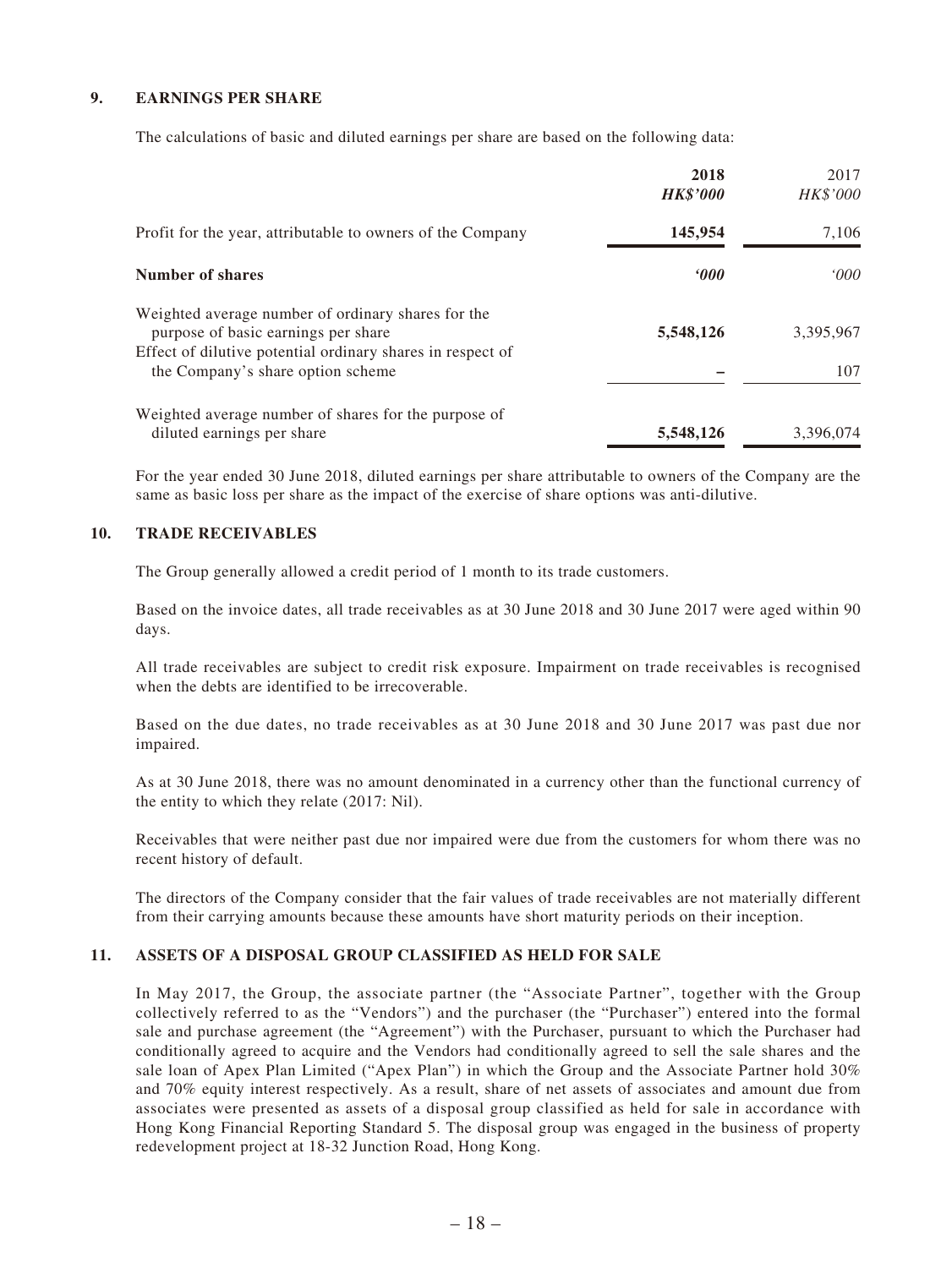| 2018            | 2017     |
|-----------------|----------|
| <b>HK\$'000</b> | HK\$'000 |
| 100,399         |          |
|                 |          |
| 178,029         | 100,399  |
| (278, 428)      |          |
|                 | 100,399  |
|                 |          |

On 28 March 2018, the Group disposed of all of its 30% equity interest in Apex Plan at a cash consideration of approximately HK\$385,562,000, resulting in a gain on disposal of approximately HK\$82,798,000. The disposal was completed on 28 March 2018.

|                                                         | 2018<br><b>HK\$'000</b> |
|---------------------------------------------------------|-------------------------|
| Sales consideration received for 30% ownership interest | 385,562                 |
| Carrying value of 30% ownership interest                |                         |
| Assignment of debt – Amounts due from associates        | (278, 428)              |
| <b>Transaction costs</b>                                | (24, 336)               |
| Gain on disposal of an associate                        | 82,798                  |

Upon completion of the disposal, Apex Plan ceased to be classified as an associate.

#### **12. MATERIAL RELATED PARTY TRANSACTIONS**

#### **12.1 The following transactions were carried out with the related parties:**

|                                                                                                            | 2018<br><b>HK\$'000</b> | 2017<br><i>HK\$'000</i> |
|------------------------------------------------------------------------------------------------------------|-------------------------|-------------------------|
| Rental expenses paid to a related company owned by<br>one of the substantial shareholders of the Company   |                         | 1,504                   |
| Professional fees paid to a related company in<br>which one director of the Company is a partner           | 1,117                   |                         |
|                                                                                                            | 1,117                   | 1,504                   |
| Rental income on investment properties, received from<br>a related company owned by one of the substantial |                         |                         |
| shareholders of the Company                                                                                | 506                     |                         |

These transactions were conducted at pre-determined prices in accordance with terms mutually agreed between the Group and these related parties. These transactions are conducted in the normal course of business.

#### **12.2 Key management personnel compensation**

|                              | 2018<br><b>HK\$'000</b> | 2017<br><b>HK\$'000</b> |
|------------------------------|-------------------------|-------------------------|
| Short-term employee benefits | 16.406                  | 9,295                   |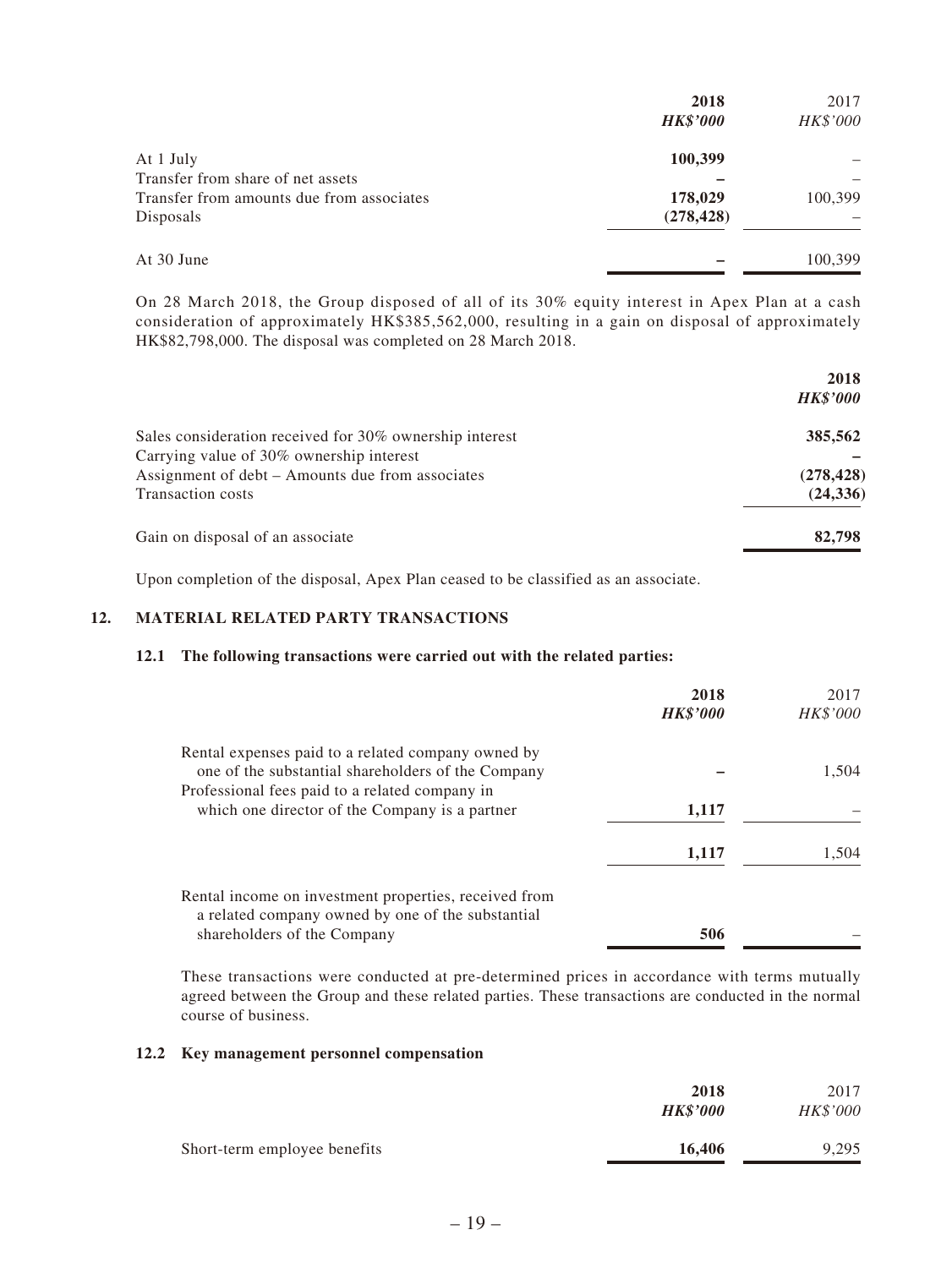## **MANAGEMENT DISCUSSION AND ANALYSIS**

### **OVERVIEW**

The Group was principally engaged in property investment and trading, property development and provision of renovation services.

During the Year, the Group was engaged in two property development projects in Hong Kong. The Group has eight potential investment properties, which are commercial and industrial properties located in Hong Kong and the United Kingdom, and two trading properties, which are commercial properties in Hong Kong.

The Hong Kong economy sustained strong momentum in the second half of the Year, expanding by 3.5% over a year earlier. Global economic growth remained robust rendering strong support to the Hong Kong economy. As the US economy maintained above-trend growth with inflation hovering around the Federal Reserve's target level, the market increasingly expected that US interest rates would rise faster than earlier expected. The euroarea economy continued to expand moderately. The Mainland economy stayed on course of a medium-high growth pace.

Domestic demand growth stayed robust, buttressed by favourable labour market conditions and improved economic sentiment. Overall investment expenditure strengthened to show sizeable growth, as building and construction activity sustained its uptrend. The residential property market remained generally buoyant for the Year amid strong economic conditions. A still tight demand-supply balance of flats and generally low local interest rates. Trading activities remained active and flat prices continued to rise. For commercial and industrial property markets, most market segments show pick-up for the Year. Prices and rentals recorded further increases, while transactions turned active in general. For retail shop space, sale prices and rentals went up slightly for the Year. The average rental yield stays unchanged.

### **FINANCIAL REVIEW**

For the Year, the Group recorded a turnover of approximately HK\$638,065,000, representing an increase of approximately 3,347% comparing with that of approximately HK\$18,512,000 for the last financial year. The improvement in turnover was mainly attributed to the increase in turnover from the property development business as a result of the disposal of its 51% equity interest in and all outstanding shareholdings' loan of Plan Link Limited, which holds a development project at Nos. 142-154 Carpenter Road, Kowloon, Hong Kong (the "Carpenter Road Property Project").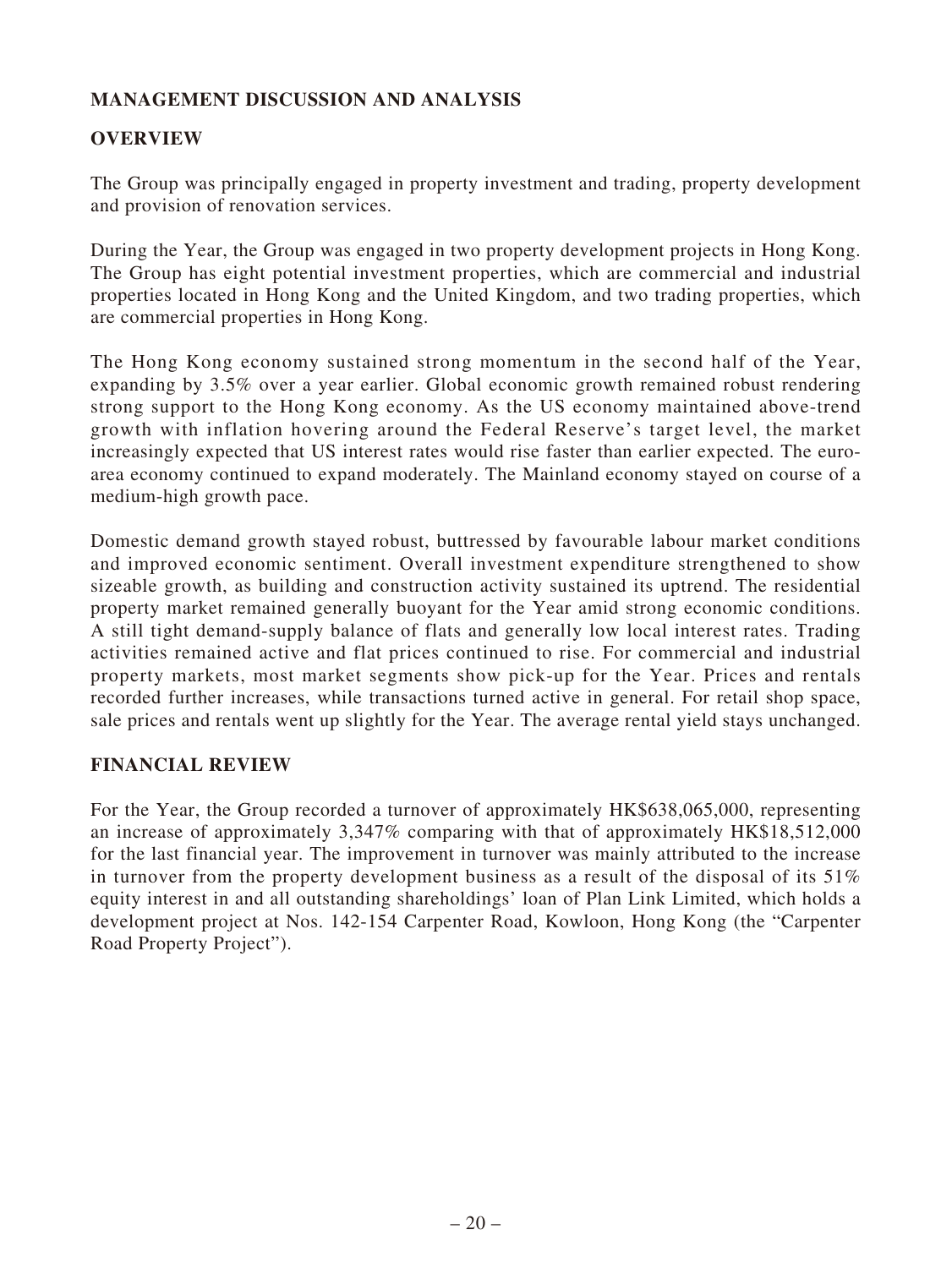Profit before income tax of the Group for the Year was approximately HK\$255,337,000, representing an increase of approximately 3,045% comparing with that of approximately HK\$8,118,000 for the last financial year. The profit for the current Year was mainly attributable to (i) an one-off gain derived from the disposal of its 51% equity interest and all outstanding shareholders' loan in the Carpenter Road Property Project, as disclosed in the circular of the Company dated 28 September 2017; (ii) an one-off gain derived from the disposal of its 30% equity interest in and all outstanding shareholdings' loan of Apex Plan Limited, which holds a development project at Nos. 18-32 Junction Road, Kowloon, Hong Kong (the "Junction Road Property Project"), as disclosed in the circular of the Company dated 9 June 2017; (iii) an increase in fair value gain on investment properties; and (iv) the growth in business revenue from the property investment and trading business due to the acquisition of a number of new investment properties and property held for trading during the year ended 30 June 2017 and the Year. Thus, the profit attributable to shareholders of the Company (the "Shareholders") for the Year amounted to approximately HK\$145,954,000, comparing with that of approximately HK\$7,106,000 for the last financial year.

### **BUSINESS OVERVIEW**

#### **Property Development Business**

During the Year, the Group was engaged in two property development projects, which are both located in Kowloon, Hong Kong. A shareholder's agreement with a wholly owned subsidiary of Phoenix Asia Real Estate Investment, a former customer of the Group, for establishing an associate for the Junction Road Property Project, which the Group has 30% equity interests, has been proceeded in 2011. The project has a site area of approximately 10,200 square feet and a gross floor area of approximately 84,000 square feet. The project has been developed into a composite residential and commercial building. The occupation permit of the project has been approved on 31 May 2016 and the development work was completed in October 2017.

On 26 May 2017, the Group and its joint venture partners, as vendors and guarantors, entered into a formal sale and purchase agreement with an independent third party to dispose of the entire equity interest and all outstanding shareholders' loans of the Junction Road Property Project for a cash consideration of HK\$1,300,000,000. The completion of the transaction was taken place on 28 March 2018 and a gain on disposal of approximately HK\$82,798,000 was recognised by the Group for the Year. For details of the transaction, please refer to the Company's announcement dated 3 April 2017 and the Company's circular dated 9 June 2017.

In respect of the Carpenter Road Property Project, the Group has acquired all the property units of this project during the year ended 30 June 2012. It has a site area of approximately 9,100 square feet. The Group held 100% equity interests of the project. On 17 March 2014, the Company has disposed 49% equity interests in those wholly owned subsidiaries, which held the Carpenter Road Property Project, to an independent third party. The disposal represents a good opportunity for realisation of the Group's investment in the Carpenter Road Property Project whilst allows the Group to maintain its interests in the redevelopment project. Further, the proceeds from that disposal can reduce the overall gearing of the Group.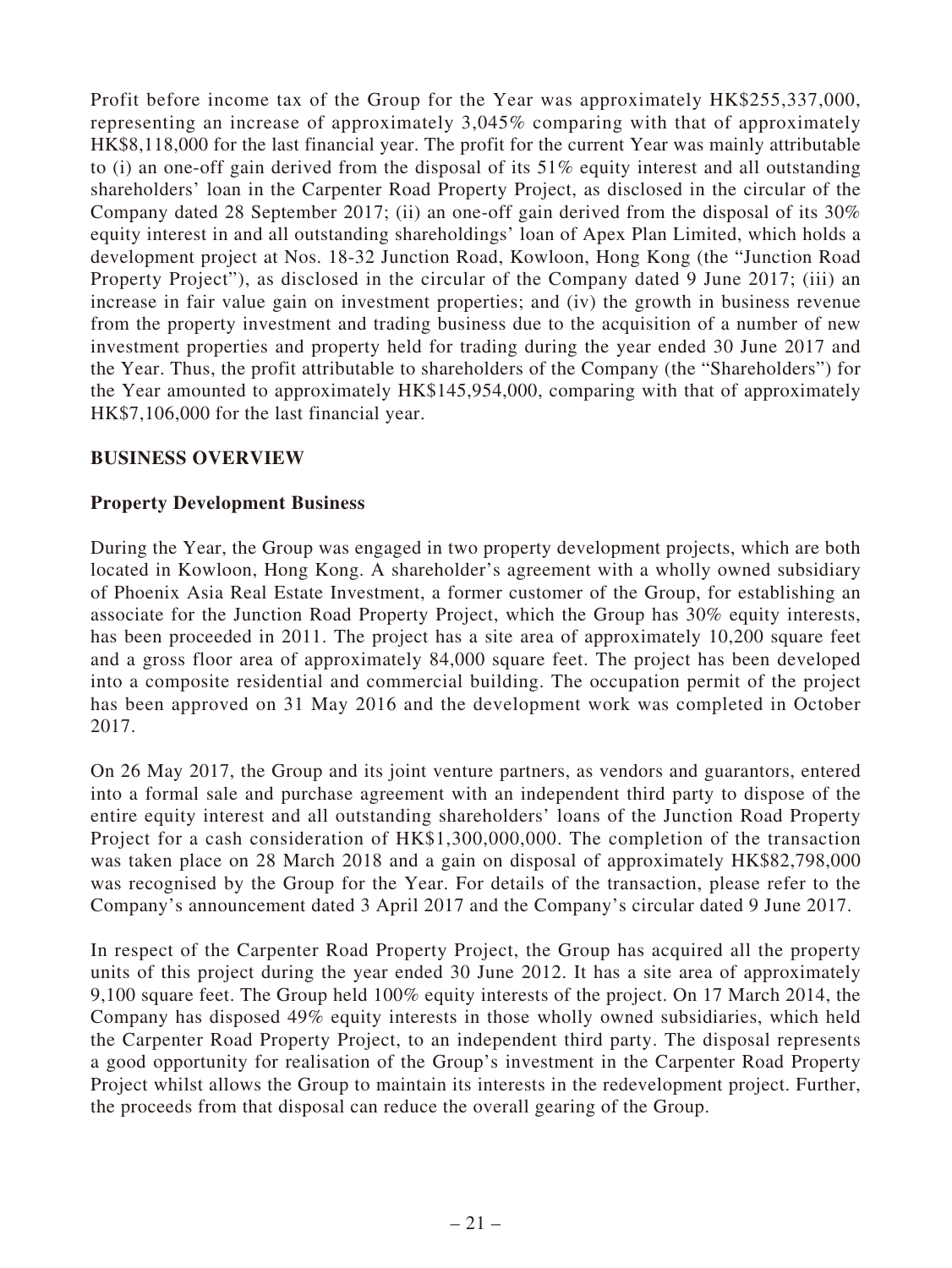On 1 June 2017, the Group and its joint venture partners, as vendors and guarantors, entered into provisional sale and purchase agreements with an independent third party to dispose of the entire equity interests in and all outstanding shareholders' loans of those subsidiaries holding the Carpenter Road Property Project for a cash consideration of HK\$610,000,000. The completion of the transaction was taken place on 21 September 2017 and a gain on disposal of approximately HK\$146,795,000 was recognised by the Group for the Year. For details of the transaction, please refer to the Company's announcements dated 1 June 2017 and 21 September 2017 and the circular of the transaction dated 28 September 2017.

The Group considers that both disposals represent a good opportunity for realisation of the Group's property development projects. Further, the proceeds from both disposals can further strengthen the cash position of the Group and will allow the Group to reallocate its resources for its principal activities. The Group will continue to explore the best possible property development project both in Hong Kong and overseas as well as to enhance the benefit of the Shareholders while overcoming the challenges ahead.

### **Property Investment and Trading**

During the Year, the Group has nine potential commercial and industrial properties for investment and trading purpose, which are located in Hong Kong, and a potential commercial property in Cardiff, the UK, for investment purpose. Details of those properties are as follows:

#### *Ground Floor Shop at Kimberley Road, Tsim Sha Tsui*

This property is located at the ground floor of Wing Lee Building at Nos. 23-31C Kimberley Road, Tsim Sha Tsui, Kowloon with approximately 4,500 square feet.

On 17 July 2017, the Group, as vendor, entered into a formal sale and purchase agreement with an independent third party to dispose of the entire equity interest and all debts owing to the Group by the Central Fly Limited, which hold the property, for cash consideration of HK\$206,000,000. The completion of the transaction was taken place on 10 October 2017. The Group considers that the disposal represents a good opportunity for realisation of the Group's investment properties. Further, the proceeds from the disposal could further strengthen the cash position of the Group and allowed the Group to reallocate its resources for its principal activities. For details of the transaction, please refer to the Company's announcements dated 13 June 2017 and 26 June 2017 and the Company's circular dated 24 July 2017.

#### *Roof of Block C of Sea View Estate, North Point*

This property is located at the front portion of the roof of Sea View Estate in North Point, which is facing the South of Victoria Harbour in Hong Kong Island. The Group believes that it can be converted into an eye-catching rooftop advertising signage with approximately 300 square meters. The construction of the advertising steel frame and LED signage was completed in the third quarter of the Year. The Group is looking for appropriate potential tenant for the signage.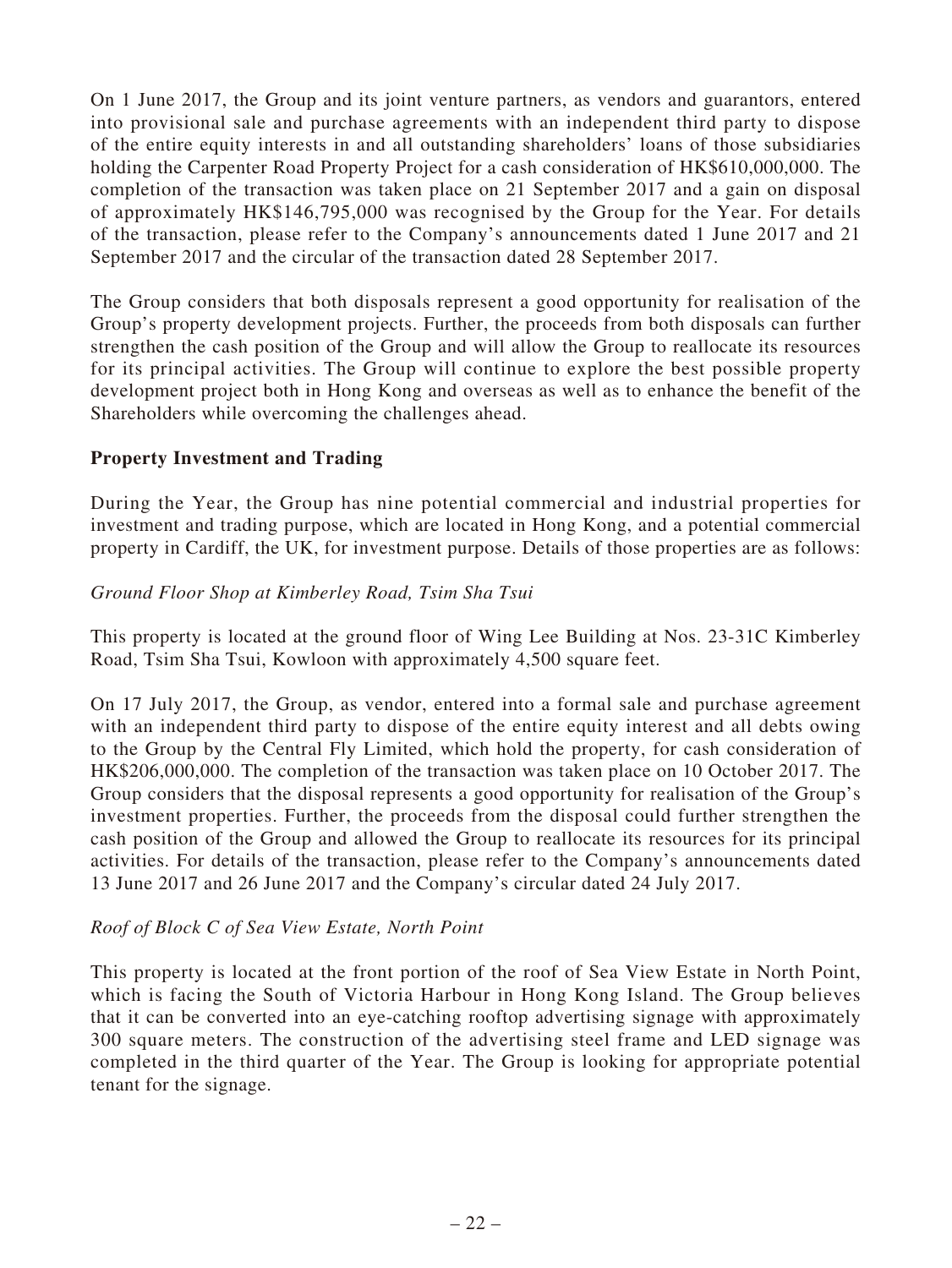### *Retail Shop Units at Grand Scholar, No. 419K Queen's Road West*

The property is located at Grand Scholar, No. 419K Queen's Road West, Hong Kong with two shops, including shops on ground floor and on lower ground 1st floor. The property has a total gross floor area of approximately 10,300 square feet and has been leased to a church for a fixed term of three years. The Group believes that the property can provide a future stable income for the Group.

### *Whole Floor of Kenning Industrial Building at 19 Wang Hoi Road, Kowloon Bay*

The property is located at 4th Floor of Kenning Industrial Building, No. 19 Wang Hoi Road, Kowloon Bay, Hong Kong and is in proximity to the Kowloon Bay MTR station. The property has a total gross floor area of approximately 16,500 square feet and the whole floor has been leased during the Year. One of the leases, which occupied approximately 30% of the floor, has been expired in the 4th quarter of the Year and is now looking for potential tenant.

#### *Atlantic House at Cardiff, United Kingdom*

The property is located at Cardiff, the United Kingdom with a total net floor area of approximately 42,000 square feet. The property consists of two office buildings which are individually let to two tenants, including a law firm and a university. The existing gross rental yield of the property is more than 7%. Cardiff is the principal office market within Wales and one of the major regional centres in the United Kingdom. The Group believes that it was a good opportunity for holding the property for long term investment and diversification of the properties portfolio.

### *Whole floor of 9 Queen's Road Central*

The property is located at the 6th Floor of 9 Queen's Road Central, Hong Kong and is a commercial property with gross floor area of approximately 11,371 square feet. A portion of the property is currently used by the Group as its own office, while the remaining portion has been rented out to various independent third parties for rental income. The Group believes that the property can provide a future stable income with the possibility of future long term appreciation in value.

#### *Office units and carpark space of Universal Trade Centre at 3 Arbuthnot Road*

Those 6 office units are located on 30th, 29th and 13th floors of Universal Trade Centre, No. 3 Arbuthnot Road, Central, Hong Kong. Those office units have a total gross floor area of approximately 8,000 square feet. Those office units have been leased to independent third parties.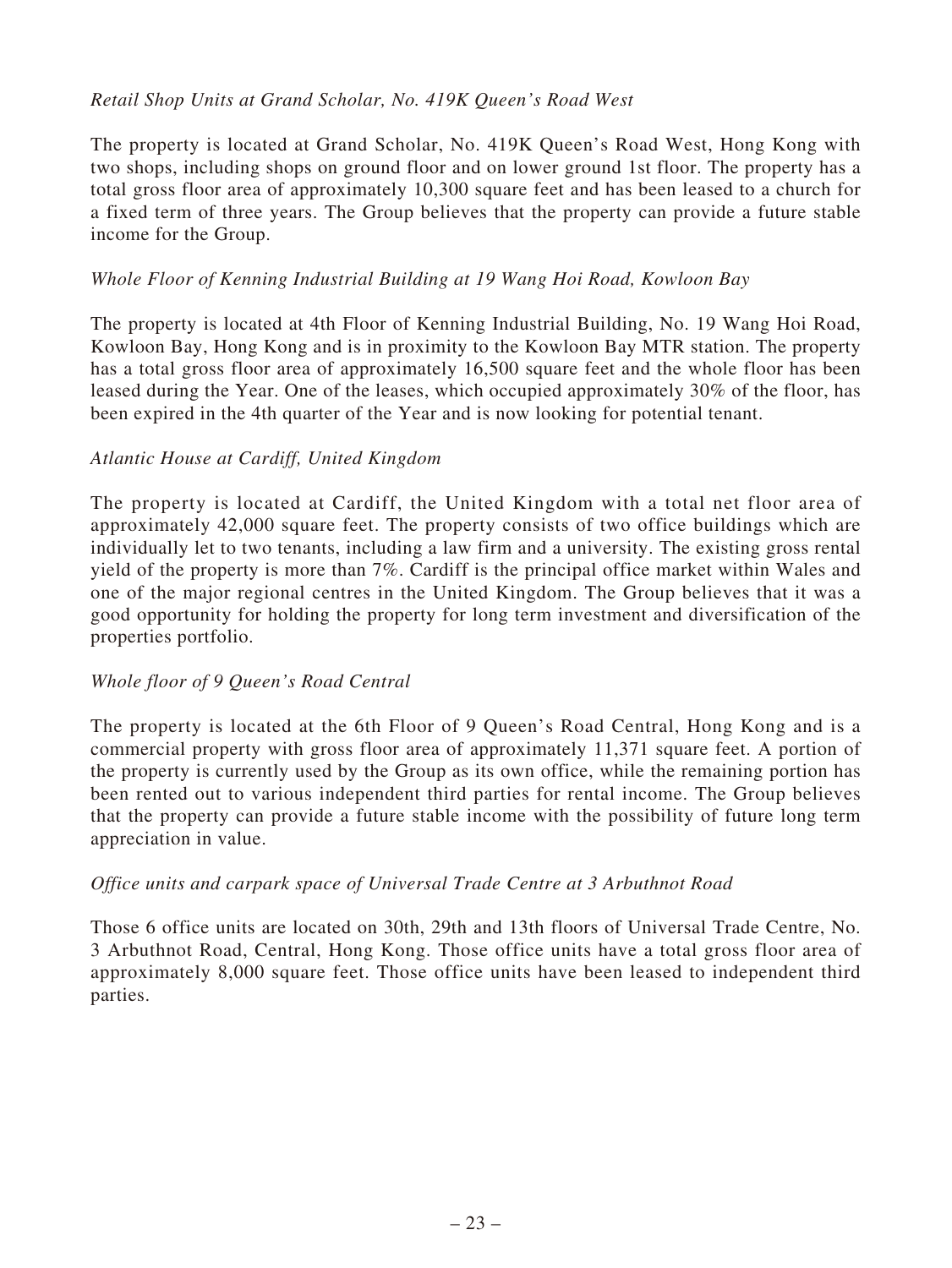On 15 August 2018, the Group, as vendor, entered into formal sale and purchase agreements with an independent third party to dispose of the entire equity interest and all debts owing to the Group by those two subsidiaries, which hold 2 office units on 29th floor with a total gross floor area of approximately 2,500 square feet, for cash consideration of approximately HK\$52,740,000. The completion of the transaction will take place on 19 October 2018. The Group considers that the disposal represents a good opportunity for realisation of the Group's investment properties.

### *Office unit of Arion Commercial Centre at 2–12 Queen's Road West*

The property is located at Arion Commercial Centre at 2–12 Queen's Road West, Hong Kong and has a gross floor area of approximately 1,650 square feet. This office unit has been leased to a translation company, which is wholly owned by Mr. Pong Wilson Wai San, with the monthly rent of HK\$44,000, which was determined after arm's length negotiation with reference to the monthly rental of other similar premises in Hong Kong market and the professional valuation report.

### *Whole office floor of Far East Consortium Building at 121 Des Voeux Road Central*

The property is a whole floor office unit located on 15th Floor of Far East Consortium Building, 121 Des Voeux Road Central, Hong Kong, which is an office building in Central district, with a gross area of approximately 7,300 square feet. About half of the property has been leased out to an independent third party.

#### *Shops and signage at Lime Stardom Tai Kok Tsui*

Two retail shops and 2 signages were acquired by the Group on 5 March 2018. The shops are located at Lime Stardom, Tai Kok Tsui with outstanding feature, such as curtain wall design and high ceiling. Hotels and shopping malls are within the proximity, together with the upcoming redevelopment and residential projects in the neighborhood. Tai Kok Tsui will definitely become one of the new focuses of the city with high growth potential. In view of this, those properties are acquired for short-term trading purpose. Both shops have been leased to independent third party with acceptable yield.

The Group is optimistic about the prospect of the Hong Kong commercial and industrial property market and considered that those properties represent a good investment opportunity and the Group will benefit from the long term appreciation of the property price in Hong Kong and the United Kingdom.

During the Year, the segment from property investment and trading business recorded a total rental income of approximately HK\$29,491,000 (2017: approximately HK\$17,536,000), including revenue of approximately HK\$28,172,000 (2017: approximately HK\$17,536,000) and rental income in other income of approximately HK\$1,319,000 (2017: Nil). This segment is expected to provide a significant and steady income source to the Group.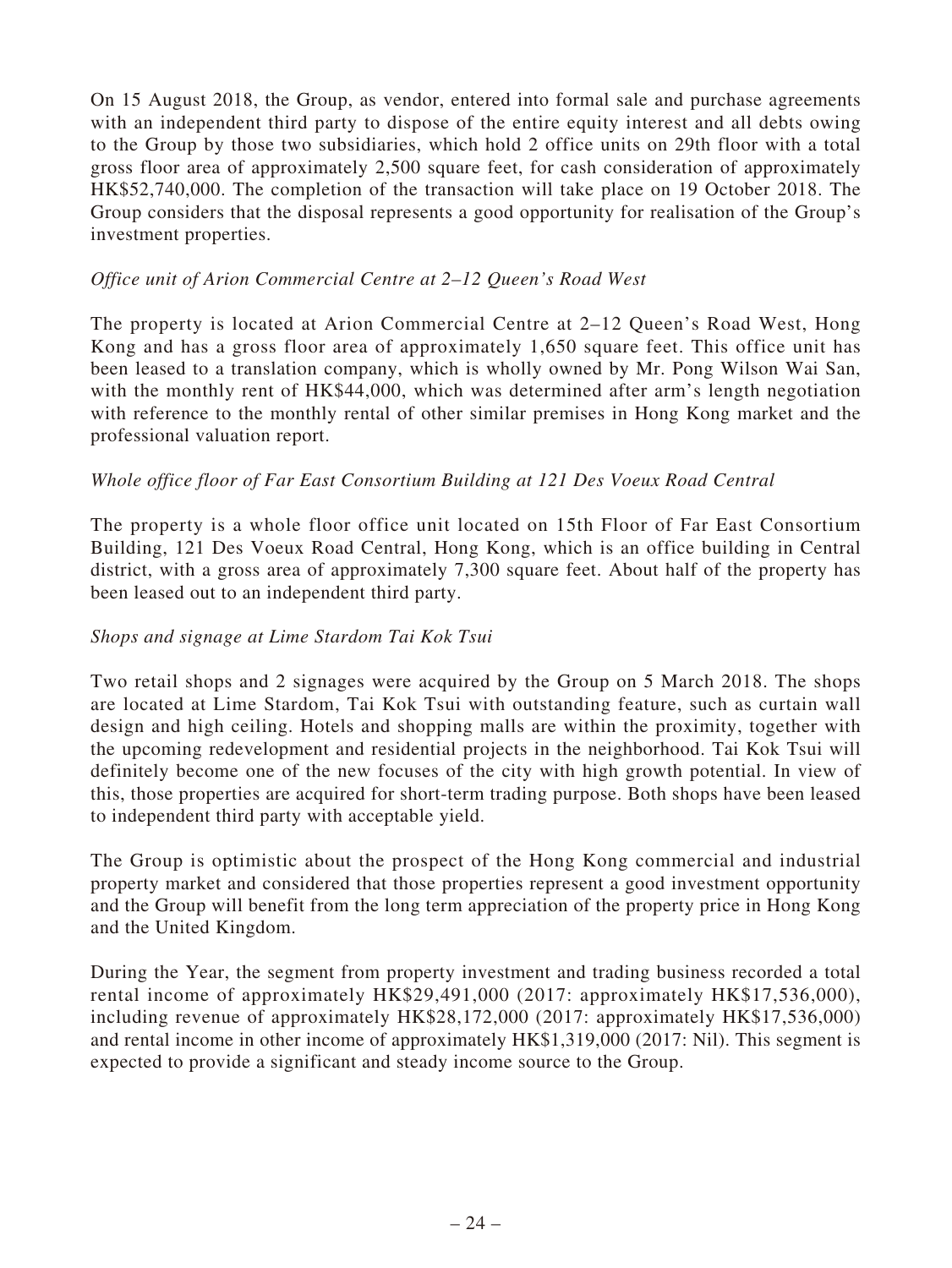### **PROSPECTS**

The Hong Kong economy sustained strong year-on-year growth of over 3% for the Year and the property market showed a brisk performance for the Year. Raising flat supply through increasing land supply is Government's top policy priority in ensuring a healthy development of the property market. The Government would continue to put up sales suitable sites in the coming year to meet the annual target.

While the global economy sustained its strong momentum so far this Year, external uncertainties increased markedly toward the end of the Year, as a result of the escalation of the US' trade conflicts with the Mainland and other major economies. This could weigh on global economic sentiment as well as trade and investment activities going forward. Moreover, as the US economy maintained above-trend growth with inflation hovering around the target level, the market increasing expected that US interest rate would rise faster than earlier expected. As the monetary policy normalization in the US proceeded further, interest rates in Hong Kong will generally picked up in the near future.

With a view to broaden the revenue base, a new segment of business for investment and trading in securities has been set up after the year end. The Group will maintain a portfolio stocks and other investments products which generate high yield. The Group will take into account of the following criteria when determining whether to take up an investment and trading opportunity: (i) potential for return on investment in terms of capital appreciation and dividend payment for the targeted holding period; (ii) risks exposure in comparison with the Group's risk tolerance level at the prevailing time; and (iii) diversification of the existing investment portfolio.

Despite the uncertainty in Hong Kong and global economy, we are confident that Hong Kong will remain relevant and vital in its own right and as part of China. With the purpose of offering better returns to the Shareholders, the Group decided to concentrate on property investment and trading, and development businesses. The Group believed that the business of property developments and property investment and trading both locally and internationally, together with new business segment of the investment and trading in securities, can broaden the revenue base and benefit the Company and the Shareholders as a whole in the long run. The Group will continue to explore potential property and securities investment and trading opportunities with a view to have a diversified and balanced portfolio and to provide steady income source to the Group. The Group is conscious to monitor and analyze the impact of the local and global economy so as to make cautious business decisions and to adjust our development plan if necessary so as to maximize the return to the Shareholders.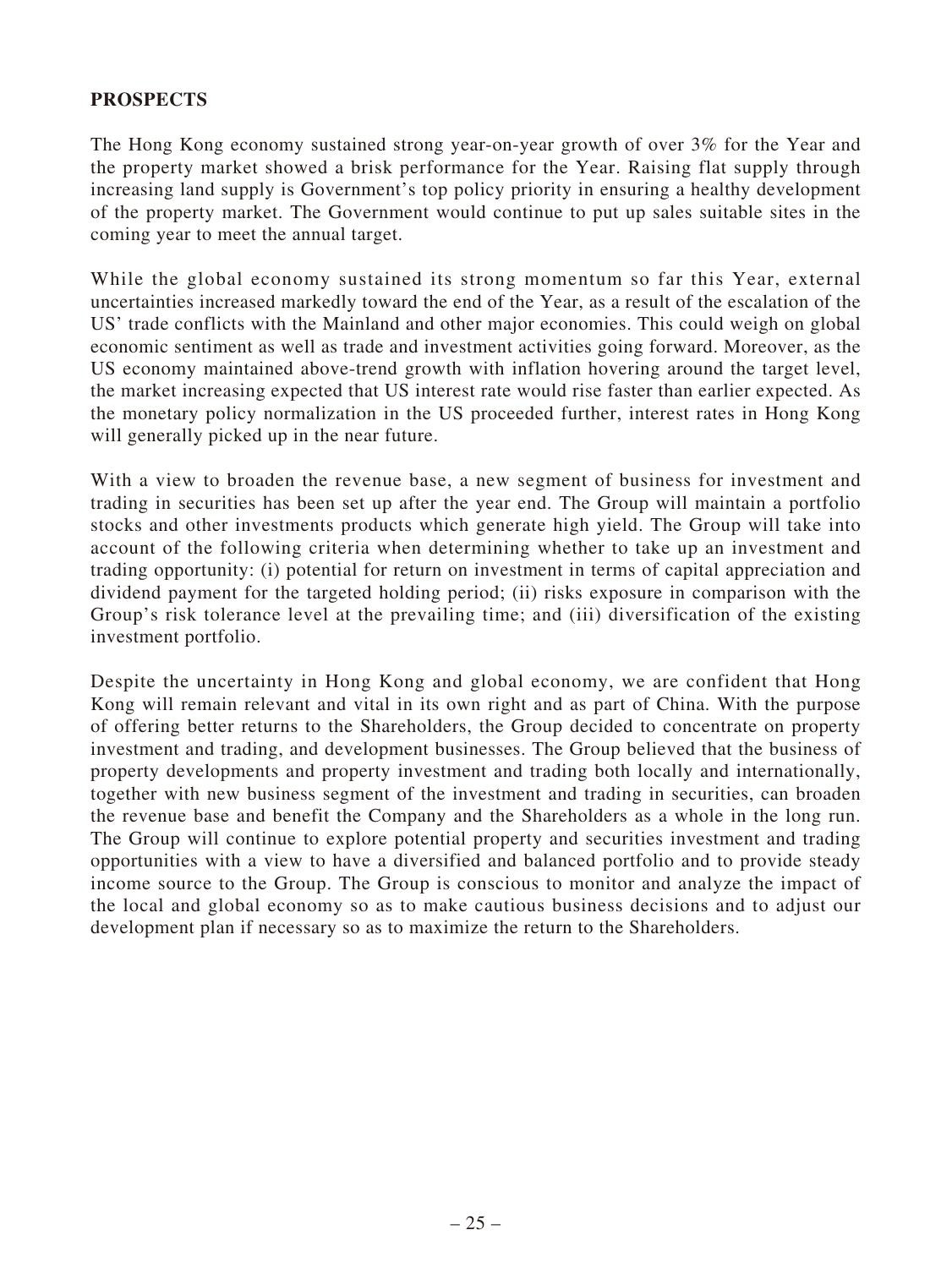## **LIQUIDITY, FINANCIAL RESOURCES AND CAPITAL STRUCTURE**

As at 30 June 2018, the Group had net current assets of approximately HK\$579,009,000 (2017: approximately HK\$531,706,000) including cash and bank balances of approximately HK\$511,508,000 (2017: approximately HK\$339,229,000).

The gearing ratio was approximately 6.0% as at 30 June 2018 (2017: approximately 4.7%). The gearing ratio is derived by dividing the total of borrowings by total assets. The gearing ratio has increased for the Year when compared to 30 June 2017 due to additional foreign currency bank loans for acquisition of available-for-sale financial assets during the Year.

During the Year, the Group financed its operations with its own working capital and bank borrowings. As at 30 June 2018, the unsecured and secured bank borrowing of the Group was approximately HK\$126,447,000 (2017: approximately HK\$104,142,000), in which approximately HK\$71,811,000 (2017: approximately HK45,278,000) are repayable within a period of not exceeding 5 years and approximately HK\$54,636,000 are repayable beyond 5 years (2017: approximately HK\$58,864,000), and there was no other borrowing as at 30 June 2018 (2017: Nil).

### **SIGNIFICANT INVESTMENT HELD, MATERIAL ACQUISITIONS OR DISPOSALS OF SUBSIDIARIES AND AFFILIATED COMPANIES, AND FUTURE PLANS FOR MATERIAL INVESTMENTS OR CAPITAL ASSETS**

On 3 October 2017, Ample Cove Limited ("Ample Cove"), a wholly-owned subsidiary of the Company, entered into a co-investment document dated 3 October 2017, pursuant to which Ample Cove would co-invest with other co-investors in Tower 2 of Shanghai Financial Street Center, Jing'an Central Business District, Shanghai, the People's Republic of China with capital commitment of US\$4,500,000 on the part of Ample Cove.

On 21 December 2017:

- (i) August Ally Limited ("August Ally"), a wholly-owned subsidiary of the Company and Phoenix Asia Real Estate Investments VI(B), L.P. ("Phoenix Fund VI (B)") entered into a fund subscription agreement, pursuant to which August Ally would subscribe for a limited partnership interest in Phoenix Fund VI (B) with capital commitment of US\$5,000,000; and
- (ii) Winter Cherishing Limited ("Winter Cherishing"), a wholly-owned subsidiary of the Company, entered into a co-investment agreement, pursuant to which Winter Cherishing would subscribe for a participation in Key Reward Holdings Limited with capital commitment of US\$5,000,000, subject to final allocation.

The objective of Key Reward Holdings Limited is to give third party investors the opportunity to co-invest with Phoenix Asia Real Estate Investments VI (A), L.P. and Phoenix Fund VI (B) in Tower 3 of Shanghai Financial Street Center, Jing'an Central Business District, Shanghai, the People's Republic of China.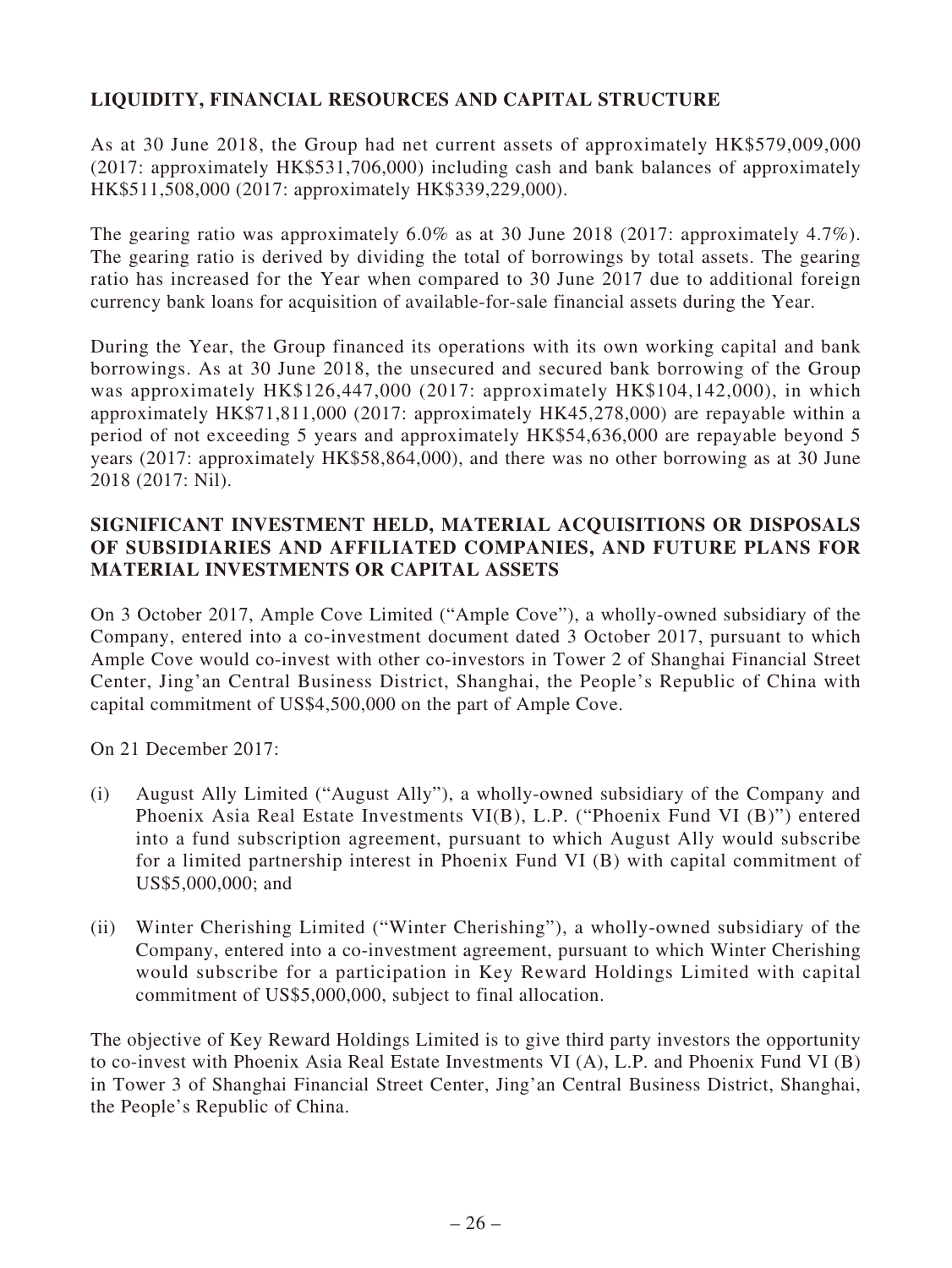As the relevant percentages in aggregate of the above investments exceed 5% but all below 25%, the above investments constitutes discloseable transactions on the part of the Company under Chapter 14 of the Rules Governing the Listing of Securities on the Stock Exchange (the "Listing Rules").

For details of the transactions, please refer to the Company's announcements dated 21 December 2017 and 15 January 2018.

During the Year, those investments held by the Group are as follows:

|                                      | Cost as at<br>30 June 18<br>HK\$'000 | Carrying<br>amount<br>as at<br><b>30 June 18</b><br>HK\$'000 | Outstanding<br>commitment<br>as at<br><b>30 June 18</b><br>HK\$'000 | <b>Total of</b><br>carrying<br>amount and<br>commitment<br>as at<br><b>30 June 18</b><br>HK\$'000 | Gain/(loss)<br>in fair value<br>during<br>the Year<br>HK\$'000 | Gain/(loss)<br>on disposal<br>during<br>the Year<br>HK\$'000 | Dividends/<br>interests<br>received<br>during<br>the Year<br>HK\$'000 |
|--------------------------------------|--------------------------------------|--------------------------------------------------------------|---------------------------------------------------------------------|---------------------------------------------------------------------------------------------------|----------------------------------------------------------------|--------------------------------------------------------------|-----------------------------------------------------------------------|
| NON-CURRENT                          |                                      |                                                              |                                                                     |                                                                                                   |                                                                |                                                              |                                                                       |
| Listed equity securities – Hong Kong | 13,638                               | 15,430                                                       |                                                                     | 15,430                                                                                            | 1,813                                                          |                                                              | 543                                                                   |
| Listed debts investments - Hong Kong | 48,943                               | 45,831                                                       |                                                                     | 45,831                                                                                            | (3,178)                                                        | -                                                            | 1,385                                                                 |
| Listed debts investment              |                                      |                                                              |                                                                     |                                                                                                   |                                                                |                                                              |                                                                       |
| - outside Hong Kong                  | 62,528                               | 58,517                                                       |                                                                     | 58,517                                                                                            | (4, 465)                                                       | (455)                                                        | 2,080                                                                 |
| Unlisted equity investment           |                                      |                                                              |                                                                     |                                                                                                   |                                                                |                                                              |                                                                       |
| - outside Hong Kong                  | 52,624                               | 53,441                                                       | 83,513                                                              | 136,954                                                                                           |                                                                |                                                              |                                                                       |
| Unlisted investment fund             | 77,641                               | 74,834                                                       | 84,228                                                              | 159,062                                                                                           | 825                                                            | 639                                                          | 324                                                                   |
|                                      | 255,374                              | 248,053                                                      | 167,741                                                             | 415,794                                                                                           | (5,005)                                                        | 184                                                          | 4,332                                                                 |

The total size of carrying amount and outstanding commitment for each of those investments as at 30 June 2018 represents approximately 0.10% to 1.85% of the total assets of the Group as at 30 June 2018. It is the strategy of the Group to seek any opportunistic investments to enhance the yield of the surplus cash held by the Group on medium and long-term basis.

Save for those disclosed above and in this announcement, there were no significant investment held, material acquisitions or disposals of subsidiaries and affiliated companies during the Year and there is no plan for material investments or capital assets as at the date of this announcement.

### **PLEDGE OF ASSETS**

As at 30 June 2018, the leasehold properties and certain investment properties with carrying amount of approximately HK\$85,848,000 and approximately HK\$542,852,000 (2017: approximately HK\$87,600,000 and approximately HK\$529,994,000) respectively and bank deposits of approximately HK\$64,599,000 (2017: approximately HK\$26,309,000) were pledged to secure bank borrowings for the Group.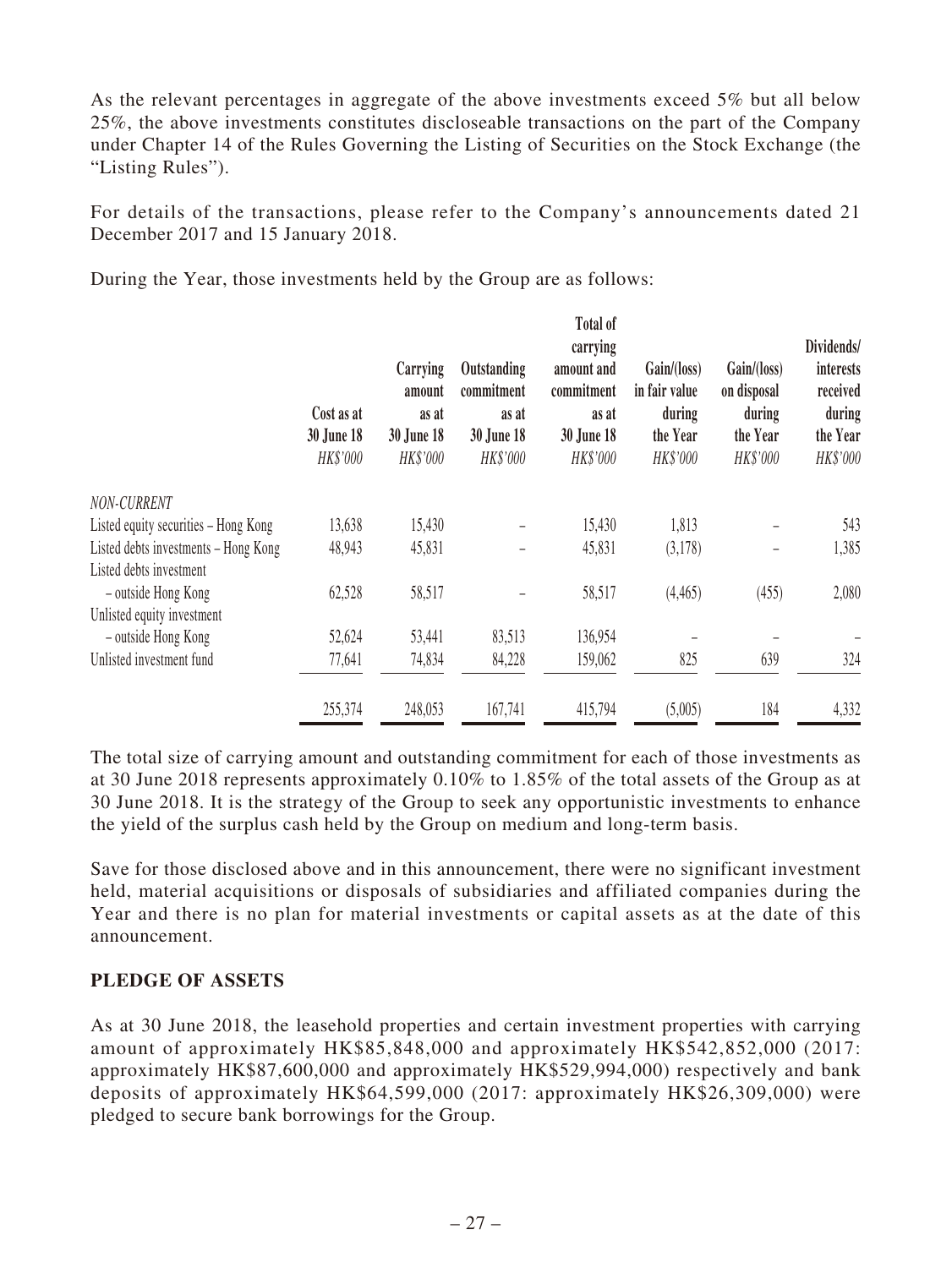### **CONTINGENT LIABILITIES**

As at 30 June 2018, the Company has no guarantees (2017: HK\$210,000,000 in respect of the banking facilities of the associate for the Junction Road Property Project).

### **LEASE AND CONTRACTED COMMITMENTS**

#### **As lessee**

At 30 June 2018, the total future minimum lease payments under non-cancellable operating leases payable by the Group are as follows:

|                                                 | 2018<br><b>HK\$'000</b> | 2017<br>HK\$'000 |
|-------------------------------------------------|-------------------------|------------------|
| Within one year<br>In the second to fifth years | 144<br>132              |                  |
|                                                 | 276                     |                  |

The Group lease a property under an operating lease. The lease runs for an initial period two years, with an option to renew the lease and renegotiated the terms at the expiry date or at date as mutually agreed between the Group and respective lessor. As at 30 June 2018, none of the lease includes contingent rental.

#### **As lessor**

At 30 June 2018, the Group had future aggregate minimum lease receipts under noncancellable operating leases as follows:

|                              | 2018<br><b>HK\$'000</b> | 2017<br>HK\$'000 |
|------------------------------|-------------------------|------------------|
| Within one year              | 29,189                  | 27,634           |
| In the second to fifth years | 26,559                  | 47,684           |
| Later than five years        |                         | 10,141           |
|                              | 55,748                  | 85,459           |

The Group leases its properties under operating lease arrangements which run for an initial period of two to fifteen years (2017: two to fifteen years), with an option to renew the lease terms at the expiry date or at dates as mutually agreed between the Group and the respective tenants. None of the leases include contingent rentals.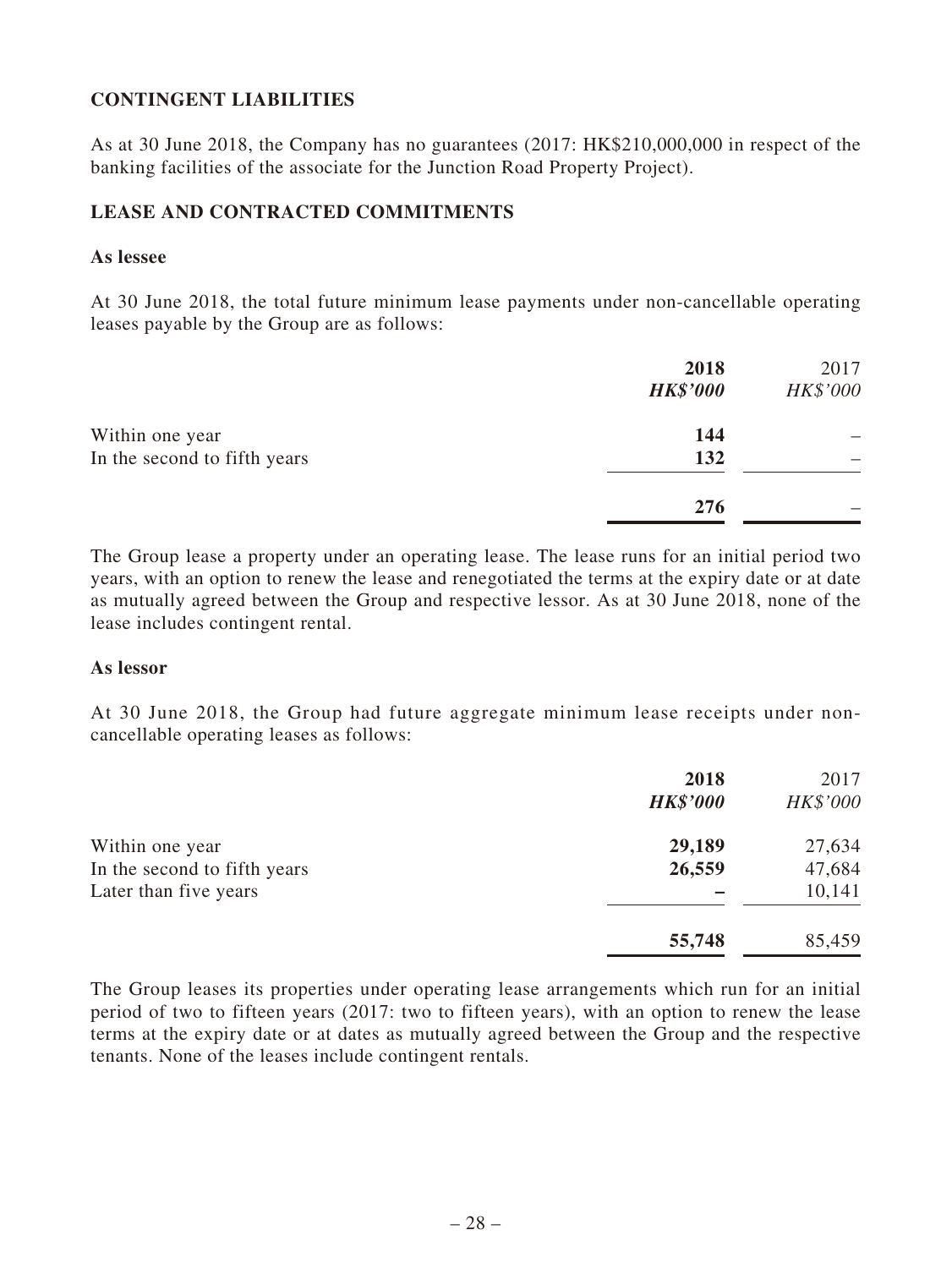### **CAPITAL COMMITMENTS**

|                                     | 2018            | 2017     |
|-------------------------------------|-----------------|----------|
|                                     | <b>HK\$'000</b> | HK\$'000 |
| Contracted but not provided for:    |                 |          |
| Available-for-sale financial assets | 167,741         | 71,906   |
| Investment properties               | 23,415          | 110,820  |
| Property, plant and equipment       |                 | 517      |
|                                     | 191,156         | 183,243  |

#### **FOREIGN EXCHANGE EXPOSURE**

The Group's income and expenditure during the Year were denominated in United States dollars ("US\$"), British Pound ("GBP"), Euro ("EUR"), Japanese Yen ("JPY"), and HK dollars ("HK\$"), and most of the assets and liabilities as at 30 June 2018 were denominated in US\$, GBP, EUR and JPY, and HK\$. Accordingly, the Board is of the view that, to a certain extent, the Group is exposed to foreign currency exchange risk. For the US\$ foreign exchange exposure, the Board believes the exposure is small as the exchange rate of US\$ to HK\$ is comparatively stable. However, the Group is exposed to GBP, EUR and JPY foreign exchange exposure and fluctuation of exchange rates of GBP, EUR and JPY against HK\$ could affect the Group's results of operations. During the Year, foreign currency banking facilities for GBP, EUR and JPY were arranged for acquisition of properties and investments in these currencies to hedge for foreign exchange exposure.

#### **USE OF PROCEEDS FROM THE PLACING OF NEW SHARES UNDER GENERAL MANDATE**

On 13 May 2016, the Company entered into the placing agreement pursuant to which the Company has conditionally agreed to place through Sanfull Securities Limited, on a best effort basis, up to 420,000,000 placing shares of the Company at the placing price of HK\$0.15 per placing share of the Company to not less than six placees who and whose beneficial owners shall be independent third parties. The allotment of new shares of the Company was completed on 25 May 2016. The actual net proceeds from the placing were approximately HK\$62.4 million, of which HK\$50 million is intended for the costs, expenses and obligations of the property development project and the remaining HK\$12.4 million for general working capital of the Group. Details of the placing were set out in the announcement of the Company dated 15 May 2016 and the next day disclosure return of the Company dated 25 May 2016. HK\$42.1 million and HK\$12.4 million were used up as at 30 June 2018 for property development and administrative and other operating expenses of the Group, respectively.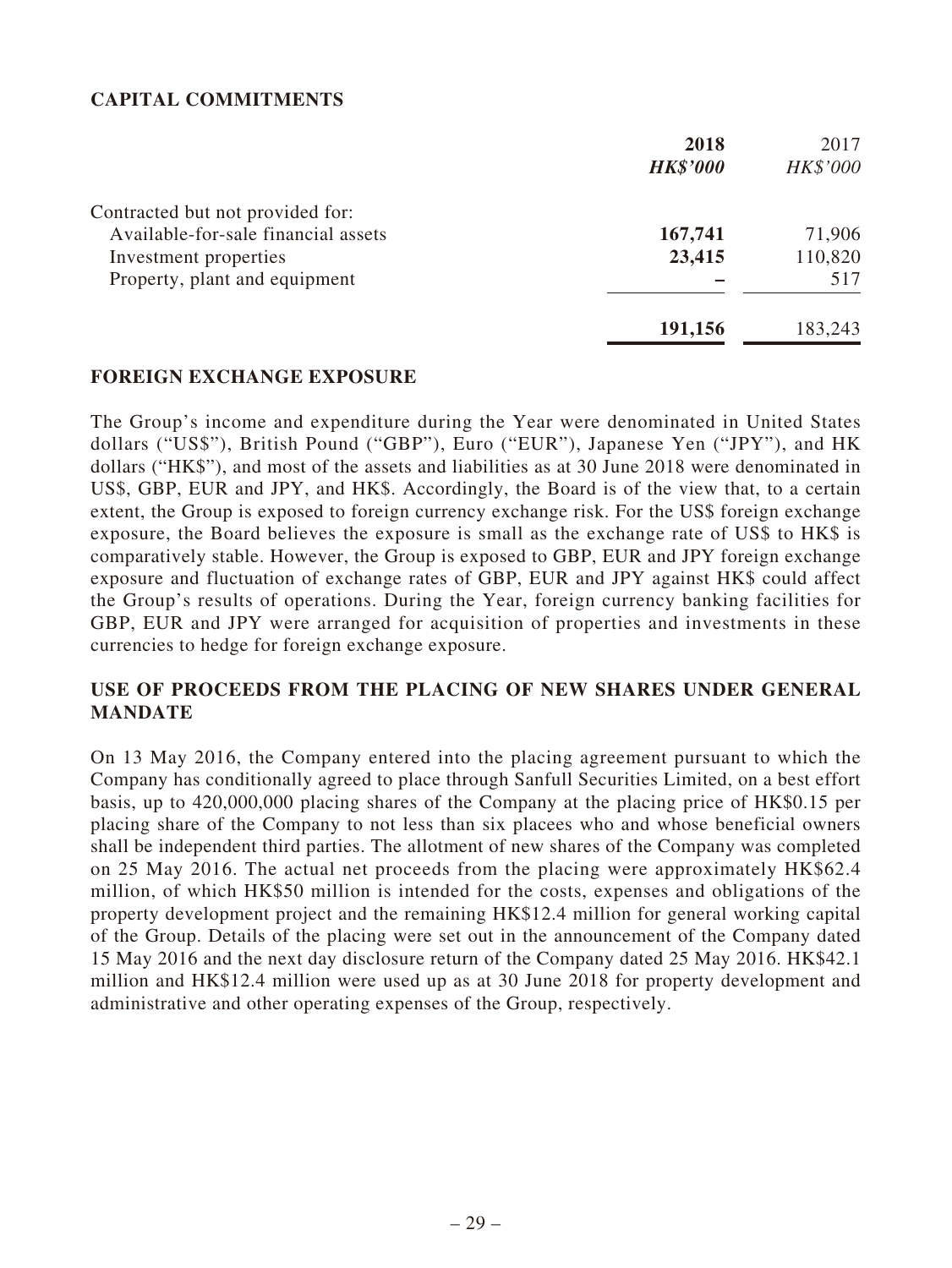### **TREASURY POLICIES**

The Group adopts a conservative approach towards its treasury policies. The Group strives to reduce exposure to credit risk by performing ongoing credit evaluations of the financial conditions of its customers. To manage liquidity risk, the Board closely monitors the Group's liquidity position to ensure that the liquidity structure of the Group's assets, liabilities and commitments can meet its funding requirements.

### **SEGMENT INFORMATION**

The analysis of the principal activities and geographical locations of the operations of the Group are set out in note 3 to the financial statements.

### **EMPLOYEES AND REMUNERATION POLICIES**

As at 30 June 2018, the Group had 13 (2017: 12) employees, including the Directors. Total staff costs (including Directors' emoluments) were approximately HK\$18,320,000 for the Year as compared to approximately HK\$10,940,000 in last year. Remuneration is determined with reference to market terms and the performance, qualification and experience of individual employee. Year-end bonus based on individual performance will be paid to employees as recognition of and reward for their contributions. Other benefits include contributions to statutory mandatory provident fund scheme to its employees in Hong Kong and share option scheme.

#### **DIVIDEND**

The Board has recommended the payment of a final dividend of HK0.18 cents per share of the Company (the "Share") for the Year (2017: nil), subject to the approval of the Shareholders at the forthcoming annual general meeting. Such proposed dividend will be payable on or around 3 January 2019 to the Shareholders whose names appear on the register of members of the Company at close of business on 11 December 2018. The final dividend for the Year is HK0.18 cents per Share (2017: nil), which will absorb approximately HK\$10 million as at the date of this announcement.

#### **CLOSURE OF REGISTER OF MEMBERS**

The register of members of the Company will be closed from Tuesday, 27 November 2018 to Friday, 30 November 2018, both days inclusive, during which period no transfer of Shares will be registered. In order to attend the forthcoming annual general meeting of the Company, all transfer of Shares, accompanied by the relevant share certificates and transfer forms, must be lodged with the Company's branch share registrars in Hong Kong, Tricor Tengis Limited at Level 22, Hopewell Centre, 183 Queen's Road East, Hong Kong for registration not later than 4:30 p.m. on Monday, 26 November 2018.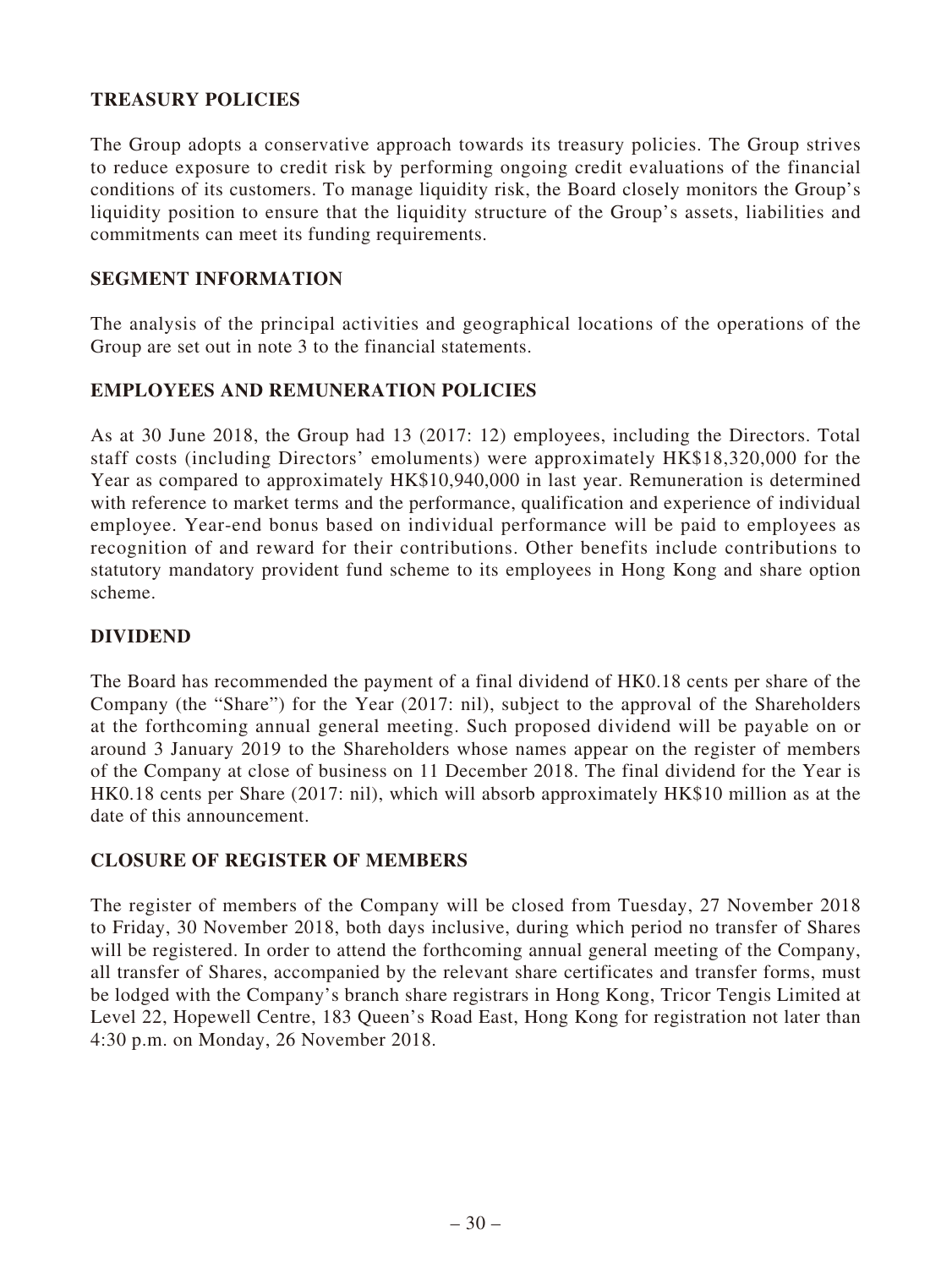The register of members of the Company will be closed from Friday, 7 December 2018 to Tuesday, 11 December 2018 (both dates inclusive), during which period no transfer of Shares will be registered. In order to qualify for the final dividend, all transfers of Shares, accompanied by the relevant share certificates and transfer forms must be lodged with the Company's branch share registrars in Hong Kong, Tricor Tengis Limited at Level 22, Hopewell Centre, 183 Queen's Road East, Hong Kong for registration no later than 4:30 p.m. on Thursday, 6 December 2018.

### **CORPORATE GOVERNANCE PRACTICES**

The Company has adopted the code provisions set out in the Corporate Governance Code and Corporate Governance Report to the Appendix 14 (the "CG Code") to the Listing Rules. The Company has complied with all CG Code during the Year.

### **CODE OF CONDUCT REGARDING SECURITIES TRANSACTIONS BY DIRECTORS**

The Company has adopted a code of conduct regarding securities transactions by Directors on terms no less exacting than the required standard of dealings set out in the Model Code for Securities Transactions by Directors of Listed Issuers (the "Model Code") as set out in the Appendix 10 of the Listing Rules. Having made specific enquiry of all Directors, the Company was not aware of any non-compliance with such required standard of dealings and its code of conduct regarding securities transactions by Directors throughout the Year.

### **REMUNERATION COMMITTEE**

According to the Listing Rules, the Company has to set up a remuneration committee comprising a majority of independent non-executive Directors. The remuneration committee of the Company (the "Remuneration Committee") was established on 23 March 2007 with the latest written terms of reference adopted on 30 March 2012. As at the date of this announcement, the Remuneration Committee consists of three members, of which all are independent non-executive Directors, namely Mr. Koo Fook Sun Louis ("Mr. Koo"), Mr. Lung Hung Cheuk ("Mr. Lung") and Ms. Yeung Wing Yan Wendy ("Ms. Yeung"), which schedules to meet at least once a year. The chairman of the Remuneration Committee is Mr. Lung and the quorum necessary for the transaction of business is two.

The latest terms of reference of the Remuneration Committee are posted on the websites of the Stock Exchange and the Company.

The roles and functions of the Remuneration Committee include to make recommendation to the Board on the remuneration packages of individual executive Directors, which include benefits in kind, pension rights and compensation payments, including any compensation payable for loss or termination of their office or appointment, and make recommendations to the Board on the remuneration of non-executive Directors.

The Remuneration Committee held 2 meetings during the Year to review the remuneration packages of all the Directors and senior management of the Company.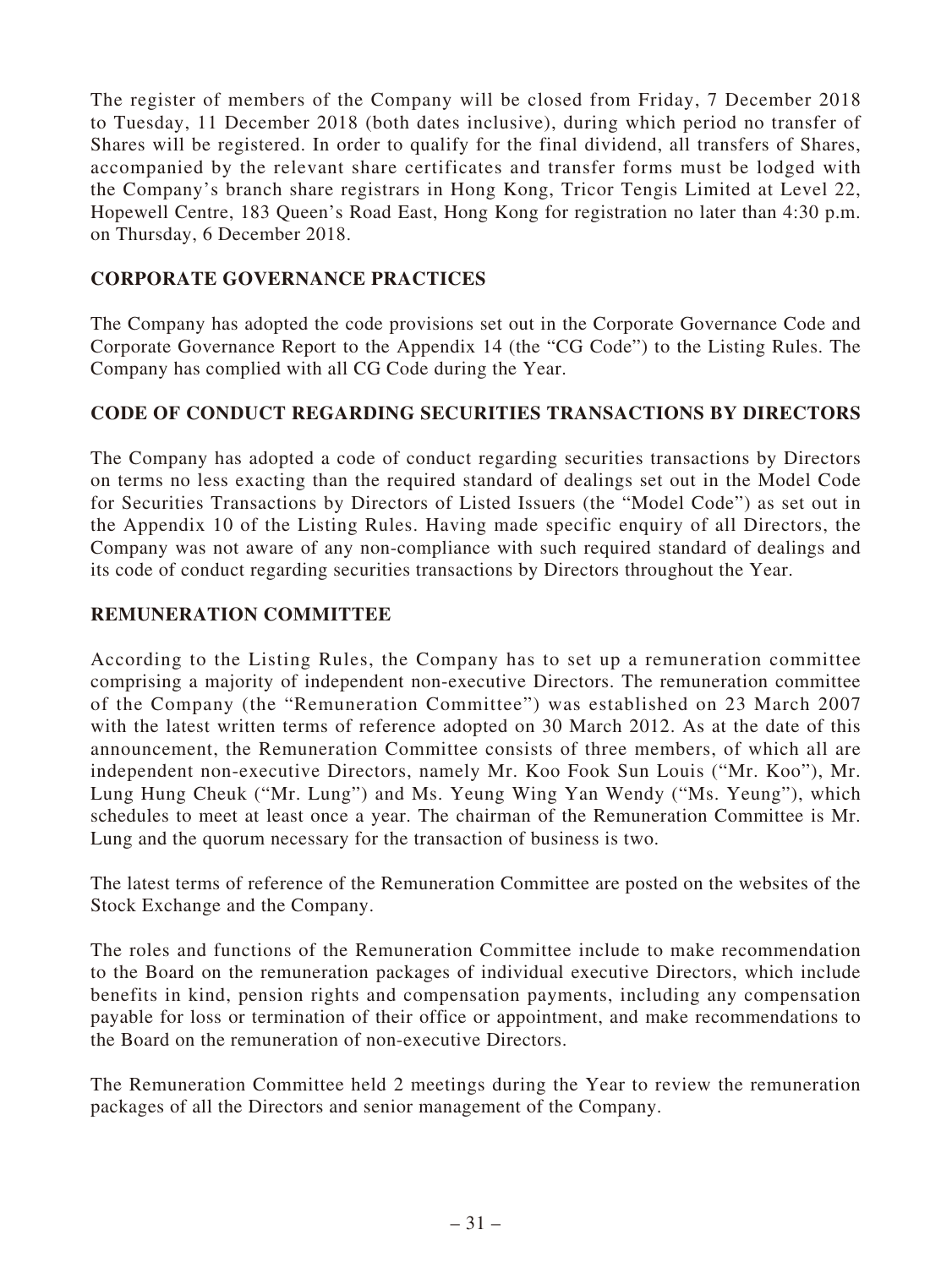### **NOMINATION COMMITTEE**

According to code provision A.5 of the CG Code, the Company has to set up a nomination committee comprising a majority of independent non-executive Directors. The nomination committee of the Company (the "Nomination Committee") was established on 12 November 2007 with the latest written terms of reference adopted on 30 March 2012. As at the date of this announcement, the Nomination Committee consists of three members, of which all are independent non-executive Directors, namely Mr. Koo, Mr. Lung and Ms. Yeung, which schedules to meet at least once a year. The chairwoman of the Nomination Committee is Ms. Yeung and the quorum necessary for the transaction of business is two.

The latest terms of reference of the Nomination Committee are posted on the websites of both the Stock Exchange and the Company.

The roles and functions of the Nomination Committee include nomination of the potential candidates for directorship, reviewing the nomination of the Directors, making recommendations to the Board for ensuring that all nominations are fair and transparent, reviewing and monitoring the implementation of the policy of diversity of the Board (the "Board Diversity Policy").

The Nomination Committee formulated the Board Diversity Policy. The Company recognises and embraces the benefits of having a diverse Board to enhance the quality of its performance. In designing the Board's composition, the Nomination Committee will consider a number of aspects, including but not limited to gender, age, cultural and educational background, ethnicity, professional experience, skills, knowledge and length of service.

For the purpose of implementation of the Board Diversity Policy, the following measurable objectives were adopted:

- (A) at least one-third of the members of the Board shall be independent non-executive directors;
- (B) at least three of the members of the Board shall be independent non-executive Directors; and
- (C) at least one of the members of the Board shall have obtained accounting or other professional qualifications.

The Board has achieved the measurable objectives under Board Diversity Policy for the Year.

All Board appointments will be based on meritocracy, and candidates will be considered against objective criteria, having due regard for the benefits of diversity on the Board. The ultimate decision will be based on merit and contribution that the selected candidates will bring to the Board.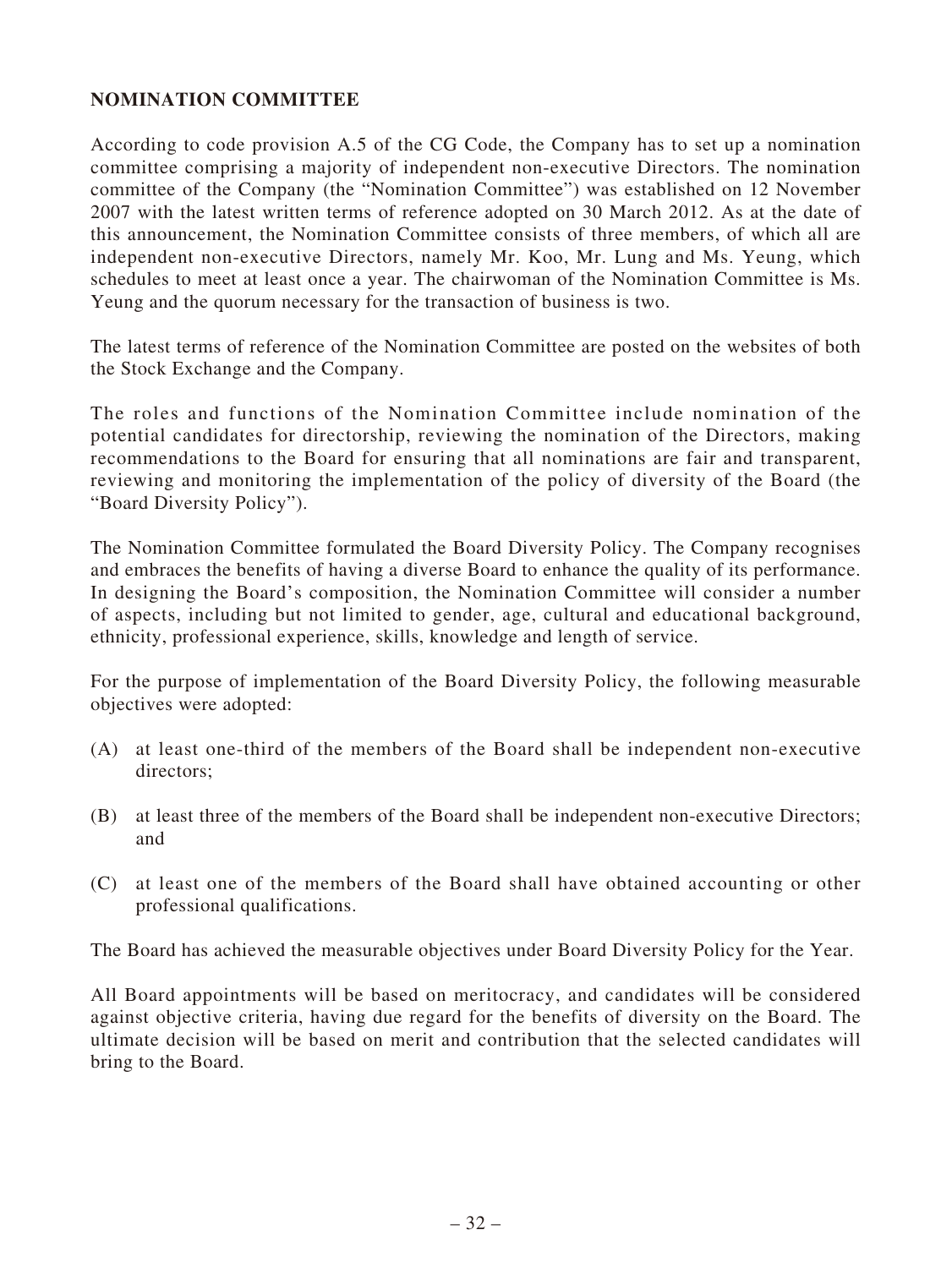The Nomination Committee will review the Board Diversity Policy, as appropriate, to ensure its effectiveness and discuss any revisions that may be required, and recommend any such revisions to the Board for consideration and approval.

The Nomination Committee also monitors the implementation of the Board Diversity Policy and reports to the Board on the achievement of the measurable objectives for achieving diversity under the Board Diversity Policy.

The Nomination Committee held 2 meetings during the Year to review the structure, size and composition of the Board, assess the independence of independent non-executive Directors, make recommendations to the Board relating to the renewal services of non-executive Director and independent non-executive Directors and to review the Board Diversity Policy.

### **AUDIT COMMITTEE**

According to the Listing Rules, the Company has to establish an audit committee comprising at least three members who must be non-executive directors only, and the majority thereof must be independent non-executive directors, at least one of whom must have appropriate professional qualifications, or accounting or related financial management expertise. The audit committee of the Company (the "Audit Committee") was established on 2 May 2002 with the latest written terms of reference adopted on 3 June 2016. During the Year, the Audit Committee was chaired by Mr. Koo and as at the date of this announcement, all Audit Committee members are independent non-executive Directors, namely Mr. Koo, Mr. Lung and Ms. Yeung.

The latest terms of reference of the Audit Committee are available on the websites of the Stock Exchange and the Company.

The primary duties of the Audit Committee are to review and supervise the financial control, risk management and internal control systems of the Group and provide advice and comment on the Company's draft annual reports and accounts, half-year reports and, if prepared for publication, quarterly reports to Directors.

The Audit Committee held 4 meetings during the Year and had reviewed the audited consolidated financial statements for the year ended 30 June 2017 and the unaudited consolidated financial statements for the three months ended 30 September 2017, six months ended 31 December 2017 and nine months ended 31 March 2018 respectively, with the recommendations to the Board for approval; and to review the accounting principles and policies adopted by the Group and its financial reporting functions and risk management and internal control systems. During the Year, the Audit Committee met the Company's auditor three times.

The Group's unaudited consolidated quarterly, interim results and audited consolidated annual results for the Year have been reviewed by the Audit Committee, which was of the opinion that the preparation of such results complied with the applicable accounting standards and requirements and that adequate disclosures have been made. The Audit Committee has also reviewed the audited consolidated financial statements for the Year.